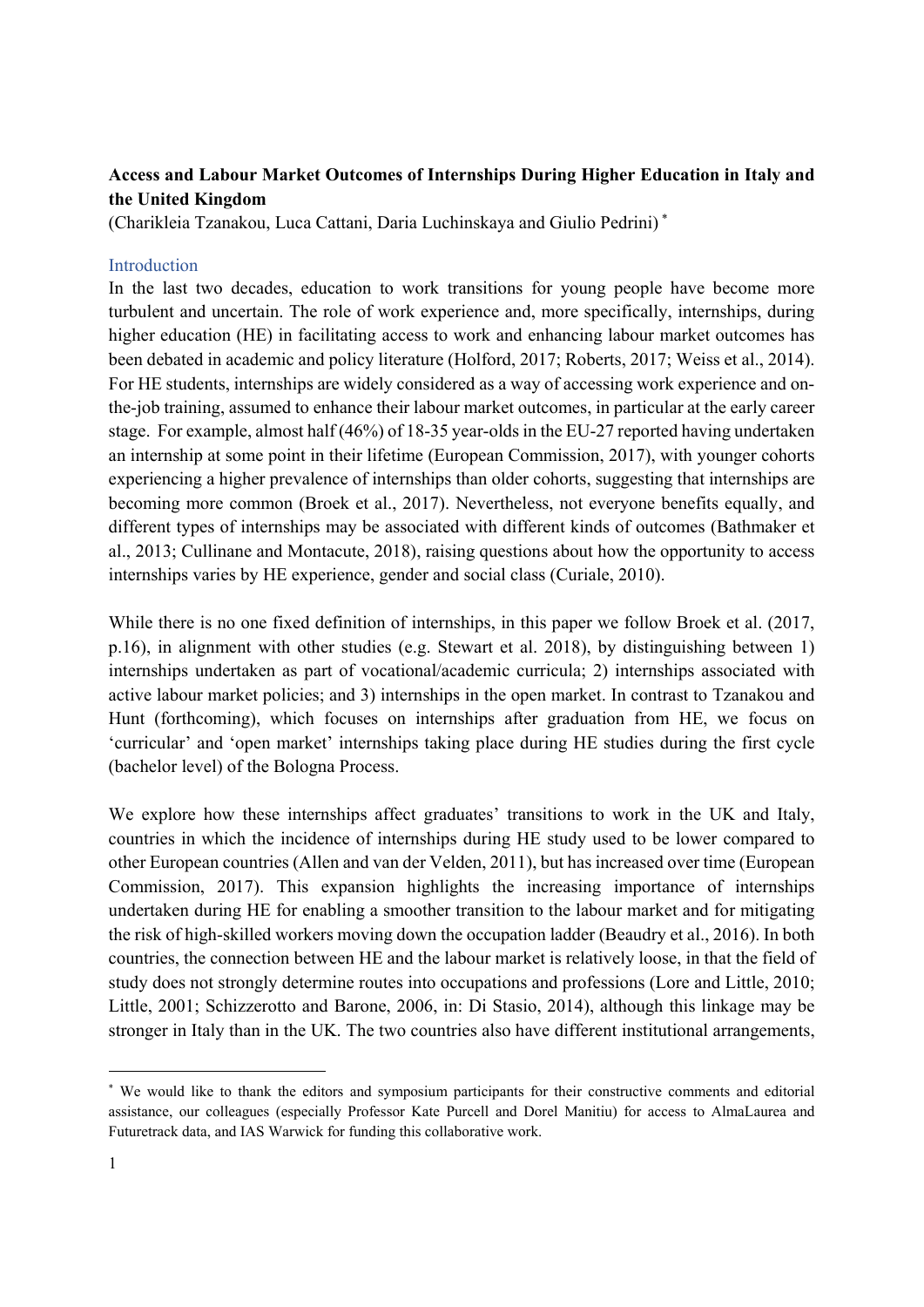with the UK often viewed as an example of a liberal, and Italy – of a conservative and corporatist welfare state (Esping-Andersen, 1990), arguably moving towards more the liberal regime arrangements on some dimensions in recent years (Scruggs and Allan, 2008). Both countries are also more liberal than other European countries in their regulation of internships undertaken during HE.

While the incidence of internships and work experience has increased in both the UK and Italy (Holford, 2017; Cammelli et al., 2011), labour market regulation, especially pertaining to internships and work placements, seems to apply only to a limited extent in both countries. Thus, Italy and the UK provide an interesting comparison of internships and their characteristics in national institutional and regulatory contexts. In Italy, curricular internships are widely considered first as 'training', while in the UK most types of internships tend to be first seen as 'work experience'.<sup>1</sup> This leads us to ask, does undertaking internships during HE lead to different early career outcomes for graduates in the UK and Italy, and if so, why?

The remainder of this paper is structured as follows: first, we give a brief overview of research on internships. Then, we outline the surrounding HE and labour market contexts in the UK and Italy. After explaining the methodological approach used (datasets, samples and empirical strategies), we present our results. The final section discusses the implications of our results and ends with key recommendations for regulating internships undertaken during HE.

# Internships and early employment outcomes. Theoretical framework and existing evidence in Italy and the UK

There are several key theoretical reasons for why we might expect internships to affect labour market outcomes. We focus on two main theoretical perspectives: human capital and signalling/screening. From the human capital perspective, the typical insight is that 'learning is earning' (Becker, 1964; Smetherham, 2006): undertaking an internship, like other forms of workplace training, leads to skill development, which leads improved productivity, and in turn to higher wages (e.g. O'Connell and Byrne, 2012). We may also interpret the human capital insight more broadly, and consider that the skills developed during an internship make a candidate more employable than someone with similar educational experience but no internship. The broad implications of this perspective are that all internships should improve labour market outcomes.

In contrast, from the signalling/screening perspective (Spence, 1973), internships do not necessarily need to lead to skill development (although they may do so). Rather, internships act as

1

<sup>&</sup>lt;sup>1</sup> See, for example, for the UK: 'An internship is a great way to gain experience and discover what a particular role is like' <https://www.prospects.ac.uk/jobs-and-work-experience/work-experience-and-internships> and, for Italy: 'An internship is a period of on-the-job training that gives students and recent graduates the opportunity to acquire professional skills and know-how transferable to the world of work and to gain experience of a real work environment' <https://www.unive.it/pag/17134/>.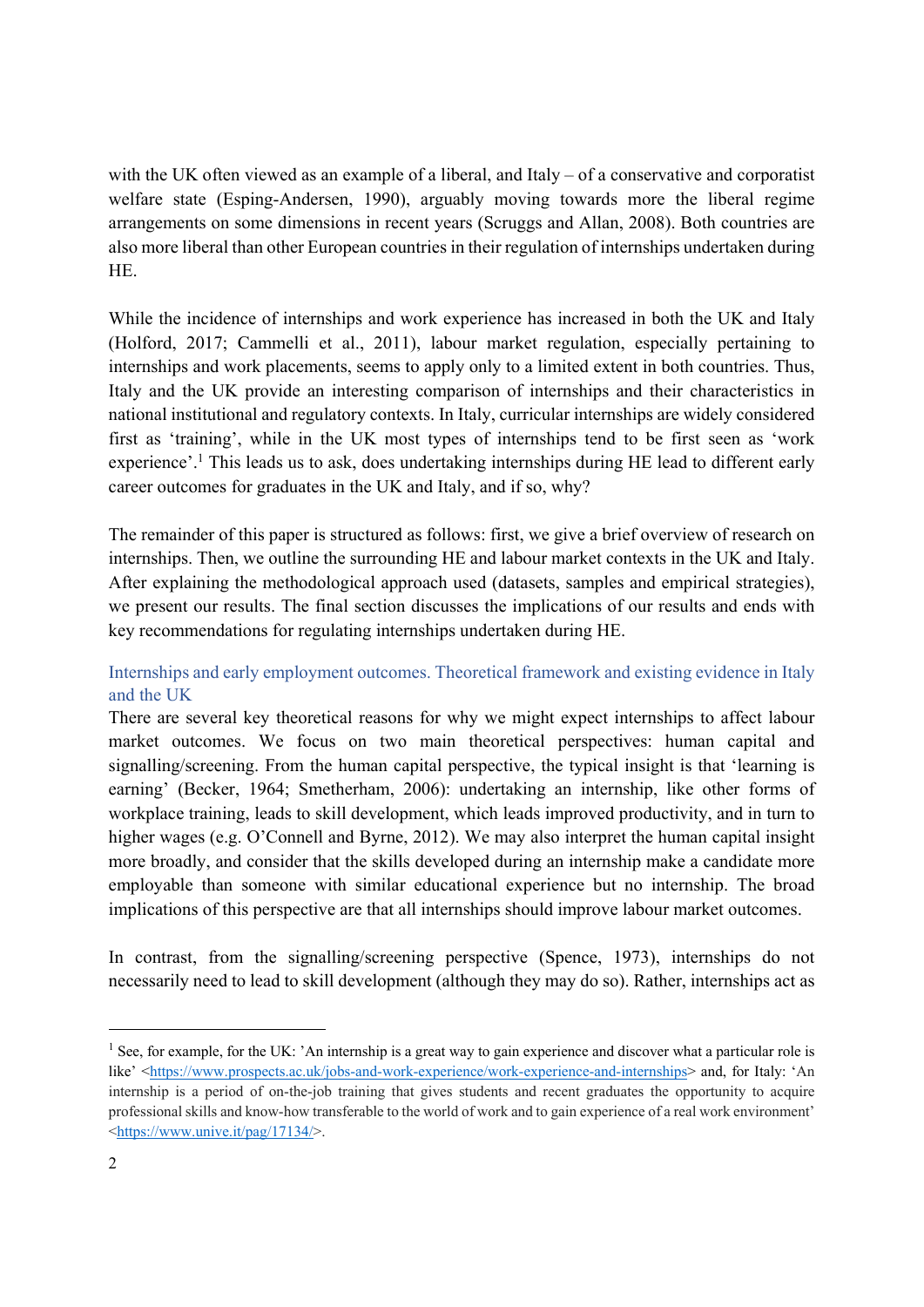information to differentiate graduates entering the labour market, which is deemed to be increasingly important when educational credentials inflate (Brown, 1995). For example, internships might improve employment prospects because job-seekers use them to signal their general abilities and learning potential to employers (who are unable to observe applicants' ability directly). From the related 'job queue' perspective, job-seekers can also use internships as a signal that they will require less training if hired compared to job-seekers who have not done internships. The key insight is that to be an effective signal, internships should differentiate employable from less-employable candidates, i.e. the signal should provide quality information, and that what matters is the relative positioning in the 'job queue' rather than absolute skill levels (Di Stasio et al., 2016). The broad implications of this perspective are that internships that effectively communicate information about applicant quality should improve labour market outcomes for those applicants.

There is a research gap on the impact of internships on graduates' early career outcomes in Italy as a whole. Research focused on curricular internships undertaken during high school or HE in an Italian province showed that a significant share of internships is undertaken in industries characterized by low-skilled and highly repetitive jobs, such as trade and catering (Dorigatti et al., 2015), suggesting that internships may not be effective in terms of skill acquisition. Other evidence, based on a study in the Italian ICT sector, found that internships did not act as a signal of employability and did not improve employment chances as might have been expected, possibly owing to the perceived short-term nature of the internships and to the lack of regulation regarding their content and duration (Di Stasio, 2014). However, other research has found positive associations between internships and employment outcomes after graduation (AlmaLaurea, 2013; Unioncamere-Ministero del Lavoro, 2012). Therefore, the nature of the association between internships and graduates' employment outcomes in Italy remains unclear.

In the UK, there is also limited research on how internships affect labour market outcomes. Most of the literature tends to report on qualitative studies that focus on students' experiences of internships and perceptions of skills they developed, with the findings being broadly positive (Silva et al., 2016). In contrast, some of the quantitative research, however, has cast doubt on the linkages between internships and labour market outcomes (e.g, Wilton, 2002). Other work has shown how different types of internships might reinforce existing inequalities and prevent social mobility (Tzanakou et al., forthcoming; Holford, 2017; Hunt and Scott, 2017). This evidence suggests that not all types of internships equally affect labour market outcomes, and that more individuals from more privileged backgrounds (e.g. those with higher level of economic, social and/or cultural capital, or holding higher credentials) are more likely to access to the 'best' internships, and less privileged individuals may be less likely to do so, reproducing existing social inequalities.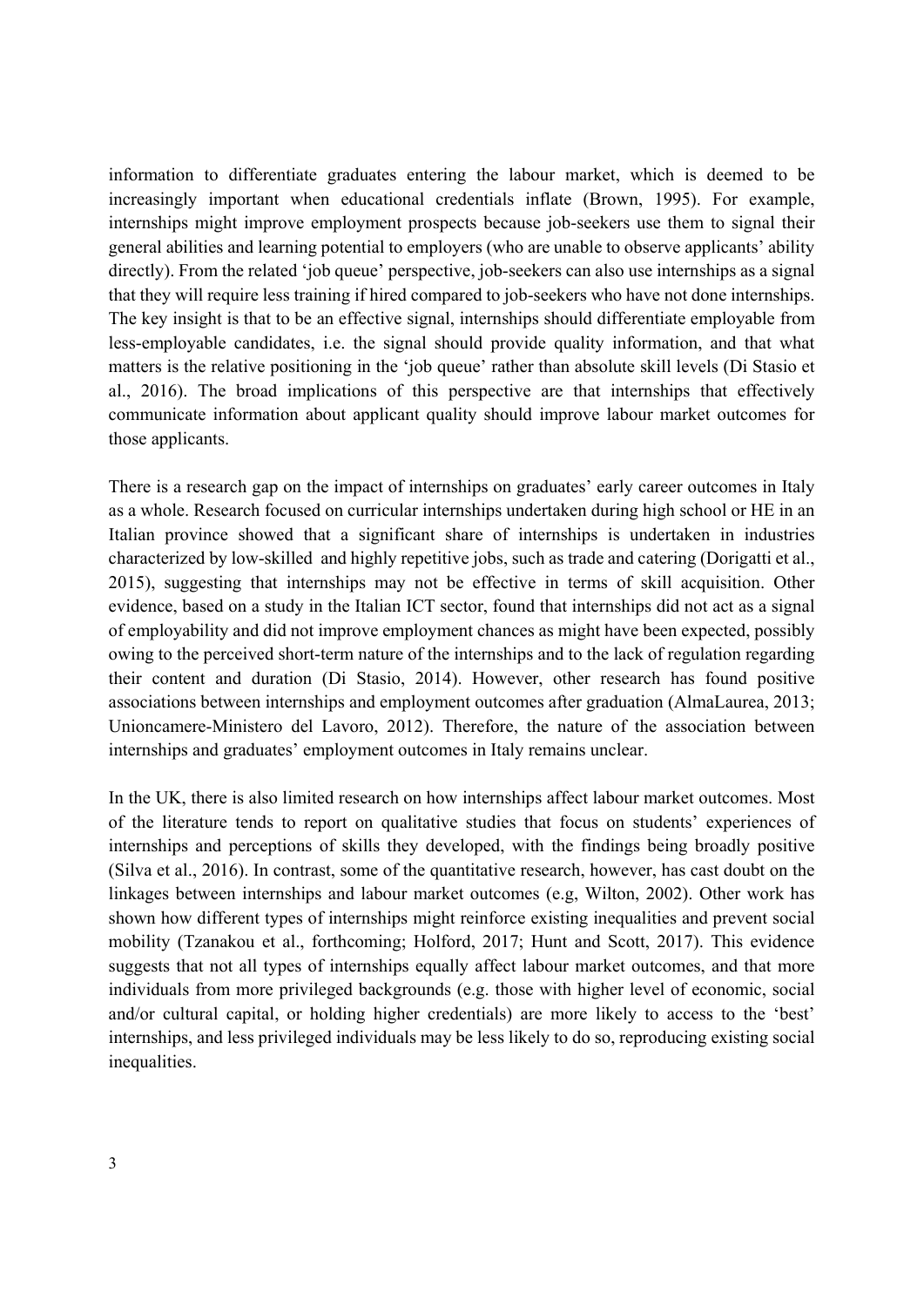Studies from other countries have tended to support the signalling perspective, where undertaking an internship provides a signal to potential employers about motivation and commitment of the interns, positively affecting their employment opportunities (Weiss et al., 2014; Saniter and Siedler, 2014). The subject of study and whether the internship is mandatory or voluntary also seem to play an important role (Nunley et al., 2016; Gault et al., 2000). Qualitative studies have been mostly preoccupied with the type of skills that graduates can develop by undertaking an internship, complemented by the skills acquired during their study curriculum (e.g. Crebert et al., 2004).

Overall, the literature suggests that internships are broadly positively associated with labour market outcomes, such as the probability of employment, better job match, and higher wages. However, there is a lot of variation in the results depending on the types of internships, labour market outcomes and countries used in the studies. In general, most of the literature has been limited to national case studies, specific industries and disciplinary subject fields. With notable exceptions (e.g. Hadjivassiliou et al., 2012), there is a lack of multi-perspective cross-country studies on the impact of internships on graduates' early labour market outcomes that account for internship heterogeneity.

## Institutional variation and contextual considerations in Italy and the UK *Higher education*

In the early 2000s, Italy reformed its HE system by introducing the so-called "3+2" Bologna system. The new system, based on a two-cycle degree structure consisting of a first-level degree (*Laurea Triennale*, a three-year bachelor's-type degree); a second-level degree (*Laurea Magistrale*, a two-year master's degree); with some programmes maintaining a five/six-year single-cycle, replaced the programmes of the old system lasting at least four years. In addition, there are single-cycle Master's Degrees (*Laure Magistrale a Ciclo Unico*, 5-year courses) for specific field of studies such as Law and Medicine. Furthermore, there are vocational training programmes that can be accessed by *Laurea Magistrale* and *Laurea Triennale* holders, which are not part of the HE system and are not equivalent to a masters' degree awarded in HE institutions. These vocational training programmes aim at providing skills relevant to specific occupations (e.g. human resources managers, technical occupations, etc.), and have their own specific transitional path. In Figure 1, we show the simplified structure of the two-cycle Italian HE system.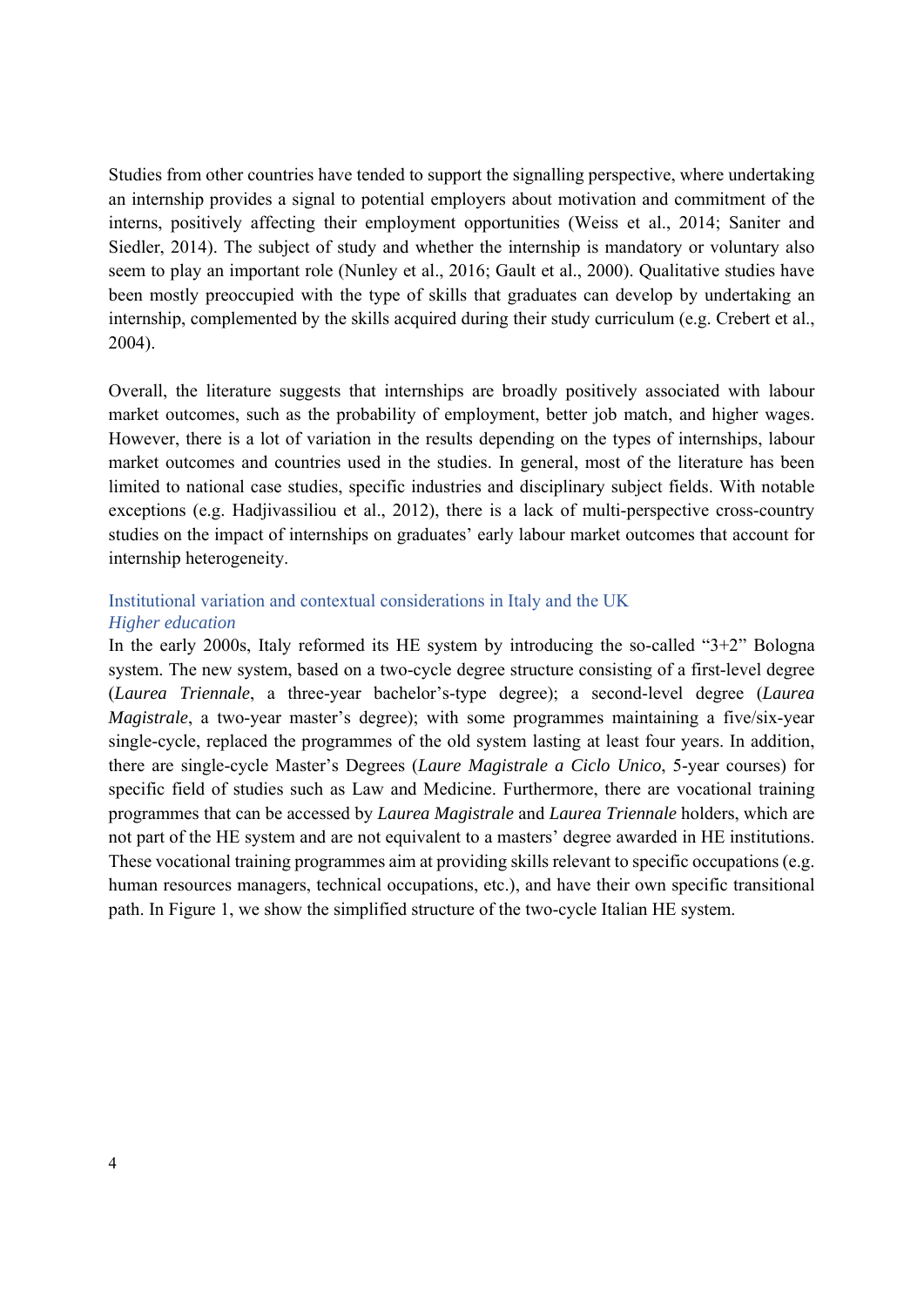



*Note: The internship data in this paper concern only the first cycle (internships that are undertaken by individuals who are students in higher education for their first degree, represented by the star)* 

In the UK, the typical HE two-cycle structure is a three- or four-year full-time undergraduate degree (certain degrees, e.g. in medicine, dentistry, etc., take longer), after which graduates join the labour market. Some undergraduate courses, in science and engineering-related fields in particular, offer an integrated master's degree. Master's courses typically last one or two years, and are often studied for professional purposes (Little, 2011), although the proportion of graduates entering master's courses straight after the bachelor degree has been increasing. While vocational aspects have been present in UK HE for a long time, the role of work experience became prominent again from the 1990s onwards (Little and Harvey, 2007). In Figure 2, we show the simplified structure of the two-cycle HE system in the UK.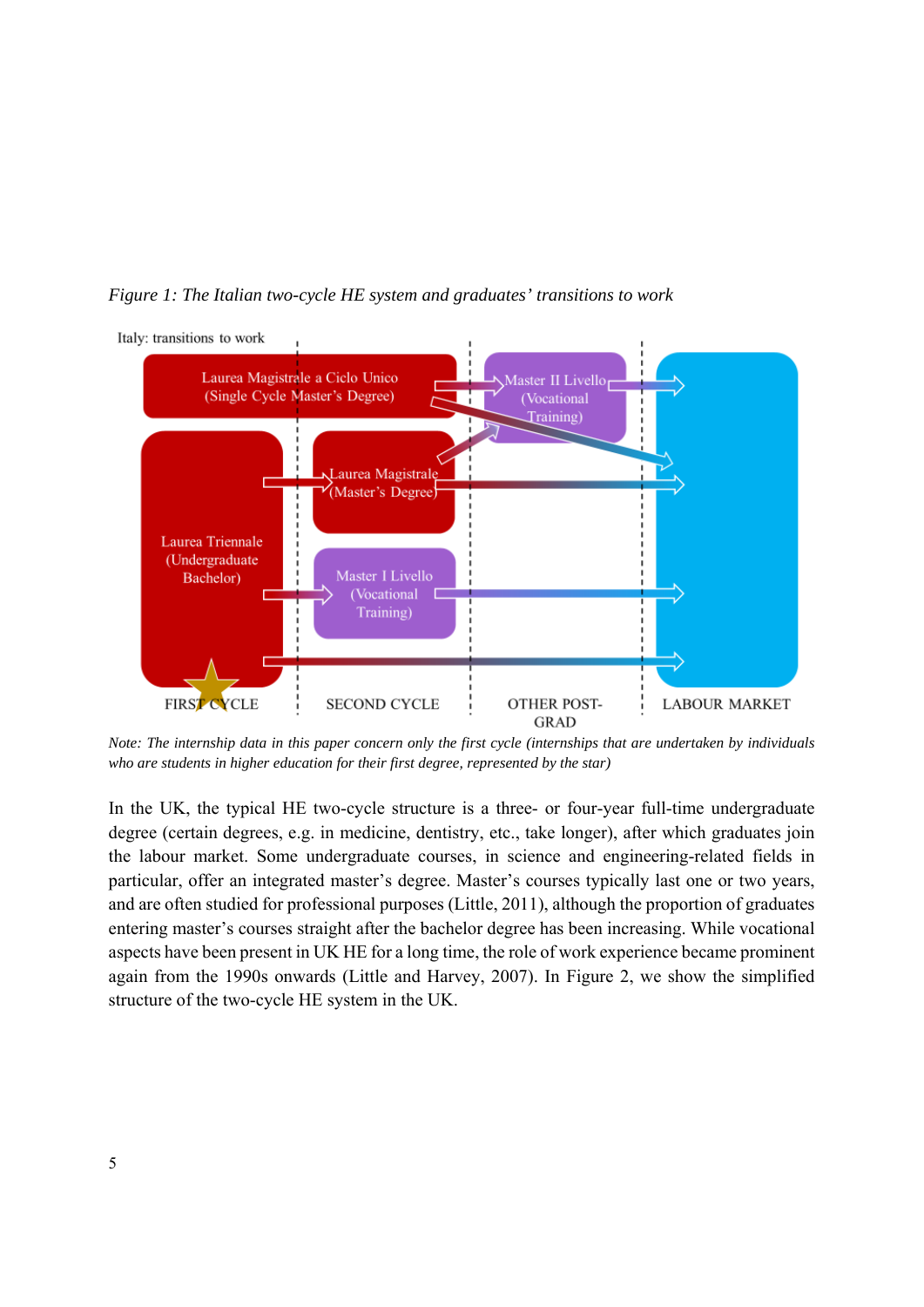*Figure 2: The UK HE two-cycle system and graduates' transitions to work* 



*Note: The internship data in this paper concern only the first cycle (internships that are undertaken by individuals who are students in higher education for their first degree, represented by the star)* 

The Bologna reform led to a noticeable expansion of HE in Italy, with the number of graduates entering the labour market doubling from around 174,000 in 2002 to around 326,000 in 2018 (MIUR, 2019). During the years immediately after the "3+2" reform, the Italian graduate labour market provided employment opportunities to the additional graduate workforce (Bosio and Leonardi, 2010), but the situation deteriorated after the outbreak of the financial crisis (Franzini and Raitano, 2011). In response, one of the strategies to facilitate university-to-work transitions consisted in encouraging internships programs both during studies and after graduation. As a result, an increasing number of degree courses introduced internships in their curriculum and awarded credits to participating students. Alongside the shift from a one-cycle to a two-cycle education system, the share of graduates who undertook a curricular internship (an internship that is part of a programme of study) increased from 15% in 2000 to 58% in 2017 (AlmaLaurea, 2001; 2018).

In the UK, HE has been expanding substantially over the last few decades. The number of graduates from all undergraduate programs increased from around 350,000 in 2001-02 to just under 425,000 in 2018-19 (HESA, 2020). However, it is difficult to estimate the proportion of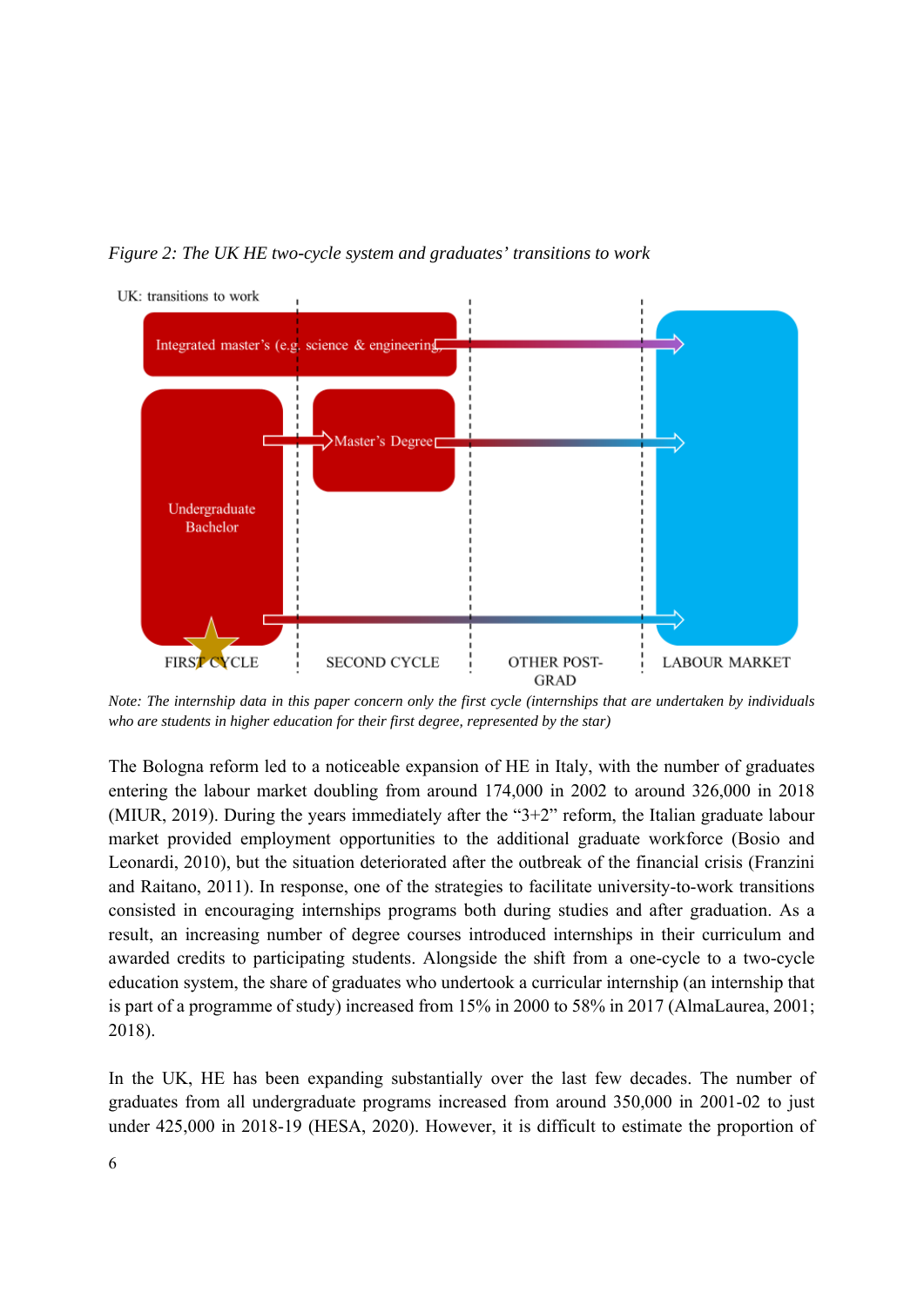students participating in internships or placements during HE and there is a lack of comprehensive data. Some evidence suggests that there has been a decline in the number of undergraduate students taking up sandwich degree placements (sandwich degrees typically include a year-long placement/internship in industry, though the precise structure may vary): specifically, from just under 10% in 1999-2000 to around 5% in 2012-13 (Jones et al., 2017), although there is some suggestion that the number has increased since (e.g. Grey, 2019).

A key issue in both countries is the relatively loose connection between the HE system and the labour market (Lore and Little, 2010; Little, 2001), whereby the field of study does not strongly determine the professions in which one might be employed. Although the Italian HE-labour market linkage has moved away from a tight coupling in recent decades, and has been described as 'loose' (Schizzerotto and Barone, 2006, in: Di Stasio, 2014), it arguably remains more centralised and more regulated than that of the UK (Lore and Little, 2010). It is widely reported that in institutional configurations where the education-labour market link is strong, internships may be less important in affecting employment outcomes. In contrast, in institutional configurations where the educationlabour market link is loose, internships may be more likely to affect employment outcomes, for example, because the educational system does not provide the full range of information required by employers (Di Stasio et al., 2016; Di Stasio, & van de Werfhorst, 2016). Thus, we expect the association between internships and labour market outcomes to be stronger in the UK than in Italy.

## *Labour market context in Italy and the UK*

There are several main labour market context differences between Italy and the UK. First, the overall rate of economic activity is lower in Italy (56%) than in the UK (70%, 2017 labour force participation rate), partly explained by the lower participation of women in the labour market in Italy. Second, the 2008 recession hit Italy more than the UK. While the overall unemployment rate was at similar levels in Italy and the UK in 2008 (6.7% and 5.6% respectively), by 2014 it almost doubled in Italy (12.7%) while it only slightly increased in the UK (6.1%) after peaking at 8.1% in 2011.<sup>2</sup> Third, youth unemployment is consistently higher in Italy than in the UK, both as standalone rate and as ratio of youth to adult unemployment rates, and this difference has increased since the recession (although the ratio of youth to adult unemployment has been converging during the last few years). In the UK, although youth unemployment increased from 15.0% to 21.3% between 2008 and 2012, the rates returned to pre-recession levels by 2015. However, in Italy, the youth unemployment rate more than doubled from 21.2% to 42.7% between 2008 and 2014. As a result, since the recession, Italian graduates have been facing substantial difficulties in finding their first job, arguably more than their counterparts in other countries (Eurostat, 2020). Yet, Italian graduates are still better off compared to Italian non-graduates, experiencing a higher probability of employment and a lower increase in the unemployment rate than their non-graduate peers during the same period (AlmaLaurea, 2018).

-

 $2$  Here and in the rest of this paragraph, unemployment statistics are taken from Eurostat (2020).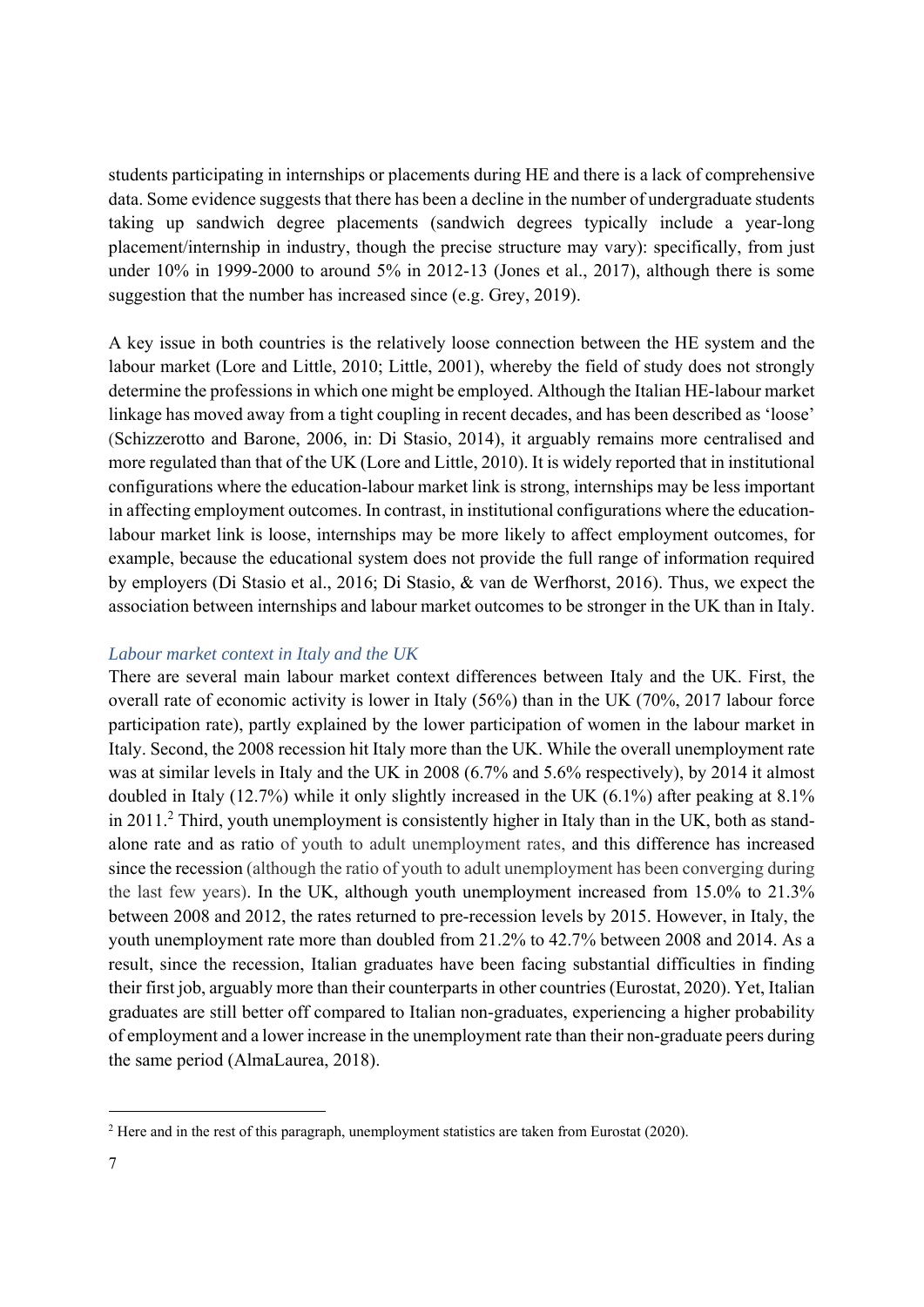One key measure of graduate employment outcomes is the proportion of graduates working in 'graduate-level' jobs. Although there are several ways of classifying jobs into graduate- and nongraduate, in this chapter, we use 'graduate jobs' for jobs that 'normally require knowledge and skills developed on a three-year university degree' to perform the job tasks in a competent way, following the definition and classification system developed by Elias and Purcell (2013, see also our methodology section). In Italy, the share of graduates employed in non-graduate jobs lies between 23% (Cattani et al., 2018) and 33% (Ricci, 2018), a disappointing proportion that reflects the low proportion of graduate jobs demanded in the labour market (Green and Henseke, 2017, 2016). UK data suggest that around a third of graduates are employed in non-graduate jobs, which increases to around 50% for recent graduates (ONS, 2017). Employers' demand for graduates has not kept up with its relative supply, which has led in turn to an increased emphasis on employability initiatives during HE, including an increase in the take up of placements and internships (Brown and Hesketh, 2004). In this context, in the UK, internships are used to demonstrate work-readiness, and work experience is widely encouraged by and viewed as necessary by employers.

## *Internships and regulatory aspect of internships in Italy and the UK*

There is evidence of increasing diffusion of internship types in both the UK and Italy, and of a loose-regulatory basis. Less than half of trainees aged 18-35 in Italy (43%) and in the UK (47%) had their most recent traineeship based on a written traineeship agreement or contract with the host organisation or company, whereas in EU-28, six out of ten respondents with traineeship experience (62%) signed a proper traineeship agreement (European Commission, 2017).

In Italy, 'curricular internships' during the undergraduate degree course can be done in a private firm, the public sector or the university. These internships can be either optional or mandatory depending on the course, but when students participate in either type of curricular internship, they need to acquire course credits to complete their degree. Moreover, curricular internships are always unpaid (except for very particular cases) and can take place either during or outside university term time. In the UK, placements may be part of the HE curriculum as structured work placements, sandwich placements, or other arrangements, depending on the type of course and subject studied. In most cases, the universities' role is mainly confined to advertising opportunities for industrial placements. It is usually students who are responsible for applying to and finding placements, often through personal contacts and networks. If students are unsuccessful in getting a placement, they may complete the degree without the industrial component. Some students may also undertake 'vacation internships', which are not part of the HE curriculum. The existence of these different terms and sometimes their interchangeable use raises challenges in distinguishing between these different types of work experiences and their effects on labour market outcomes.

In Italy, strict regulations apply only to HE-level apprenticeships leading to HE degrees, internships undertaken during school (secondary) education and internships undertaken after graduating HE (the so-called Fornero reform). Curricular internships that take place during HE are less-well centrally regulated. Italian universities are constitutionally entitled to establish their own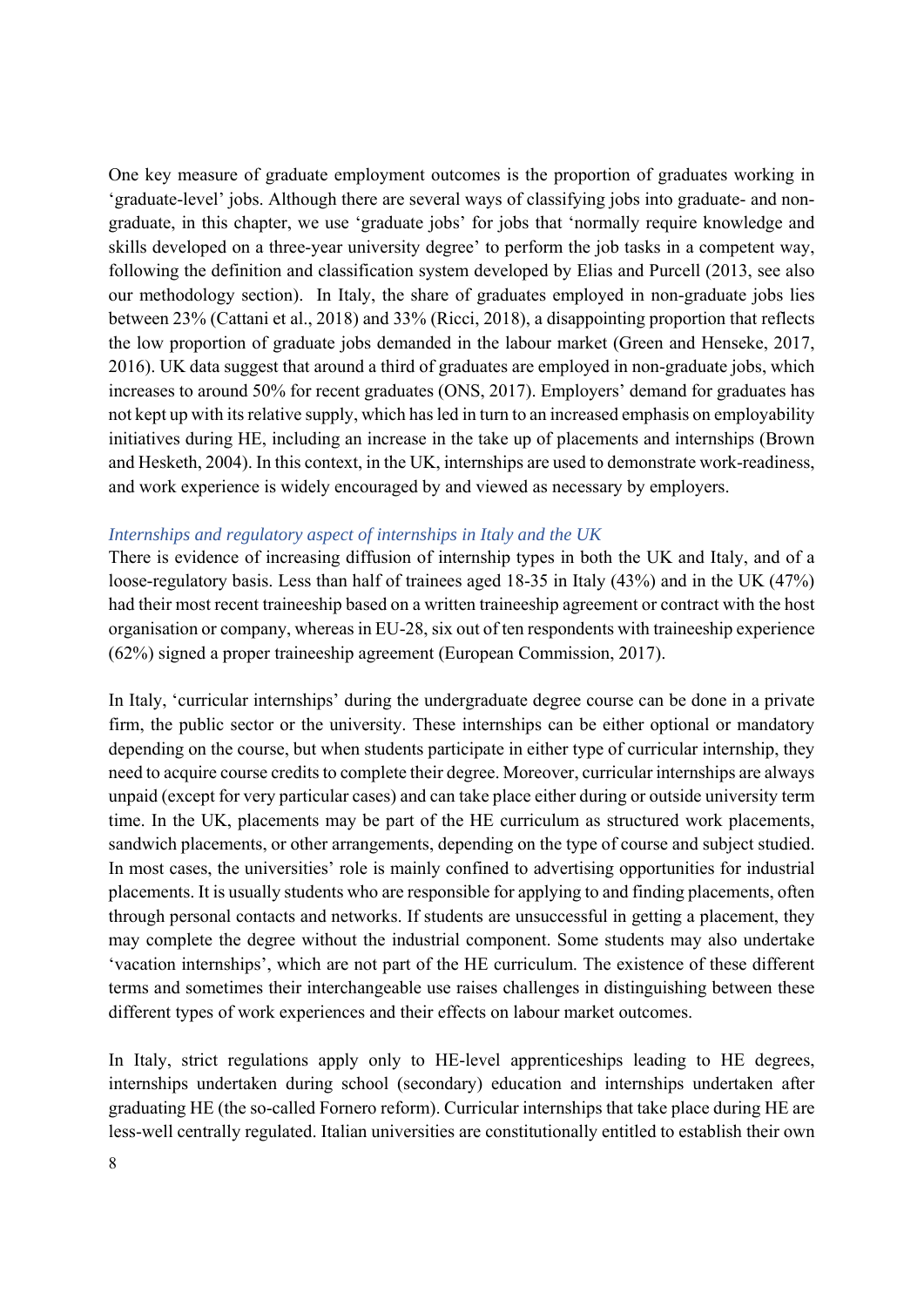regulations and have a high degree of autonomy in setting up their own rules to implement curricular internships. Usually, they issue quite broad guidelines to which placement offices should refer to when signing specific agreements with employers' association or single employers available to host trainees. These bilateral agreements thus constitute the main rules of reference for curricular internships in Italy, shaping their design, content and duration (including the training objectives and skills to be developed). This loosely regulated system, however, raised increasing concerns among the academic community and policy makers as media exposed cases of labour exploitation at the expenses of young students and workers by hosting organizations (Dorigatti et al., 2015).

In the UK, labour market regulation around internships is a grey and complex area, as discussed in detail in Tzanakou and Hunt (Forthcoming). If an intern counts as a 'worker' (if they are promised a contract of future work), they are entitled to the National Minimum Wage. However, students doing an internship lasting less than a year that is part of a higher or further education course based in the UK are not entitled to the minimum wage, though some may be paid at the employer's discretion (UK Government, 2019). While student interns are excluded by minimum wage legislation, they are included in regulations regarding working time and health and safety (Stewart et al., 2018). Individual HE institutions are responsible for ensuring the quality of their students' work placements and have their own internal quality assurance guidelines and procedures. At a national level, the Quality Assurance Agency for HE has produced a Code of Practice on WBL (QAA, 2007). Whilst not formally binding, HE institutions are expected to take the Code of Practice into account when developing their own guidelines. However, this Code has been criticised for its limitations in terms of learning content and transparency in hiring practices and the lack of evidence regarding effectiveness of such practices (Higgins and Newton, 2012).

## Methodology

## *Data*

We draw our data from two longitudinal surveys of graduates' HE and labour market experience: *AlmaLaurea* for Italy and *Futuretrack* for the UK. AlmaLaurea is a Consortium of Italian universities that collects data about graduates' early career paths from 75 Italian universities (around 90% of all graduates at the national level, N=109,313 for those graduating in 2009) at the time of graduation (a survey on the "graduates' profile") and at one, three and five years after graduation (three surveys on the "graduates' employment conditions"). Futuretrack is a national longitudinal survey, tracking people who applied in 2005/06 for full-time undergraduate degree programmes in the UK in four waves, from the point of application to HE in 2005-06 until 2011/12 when most will have graduated and will have been working in the labour market for one and a half to two and a half years (Purcell et al., 2013). The Futuretrack survey N ranges from around 120,000 in Wave 1 to around  $17,000$  in Wave  $4<sup>3</sup>$ 

-

<sup>&</sup>lt;sup>3</sup> Although the surveys measure similar issues, they are not identical. For instance, Italian cohorts of surveyed graduates are selected based on the year of graduation rather than that of enrolment, which means there are important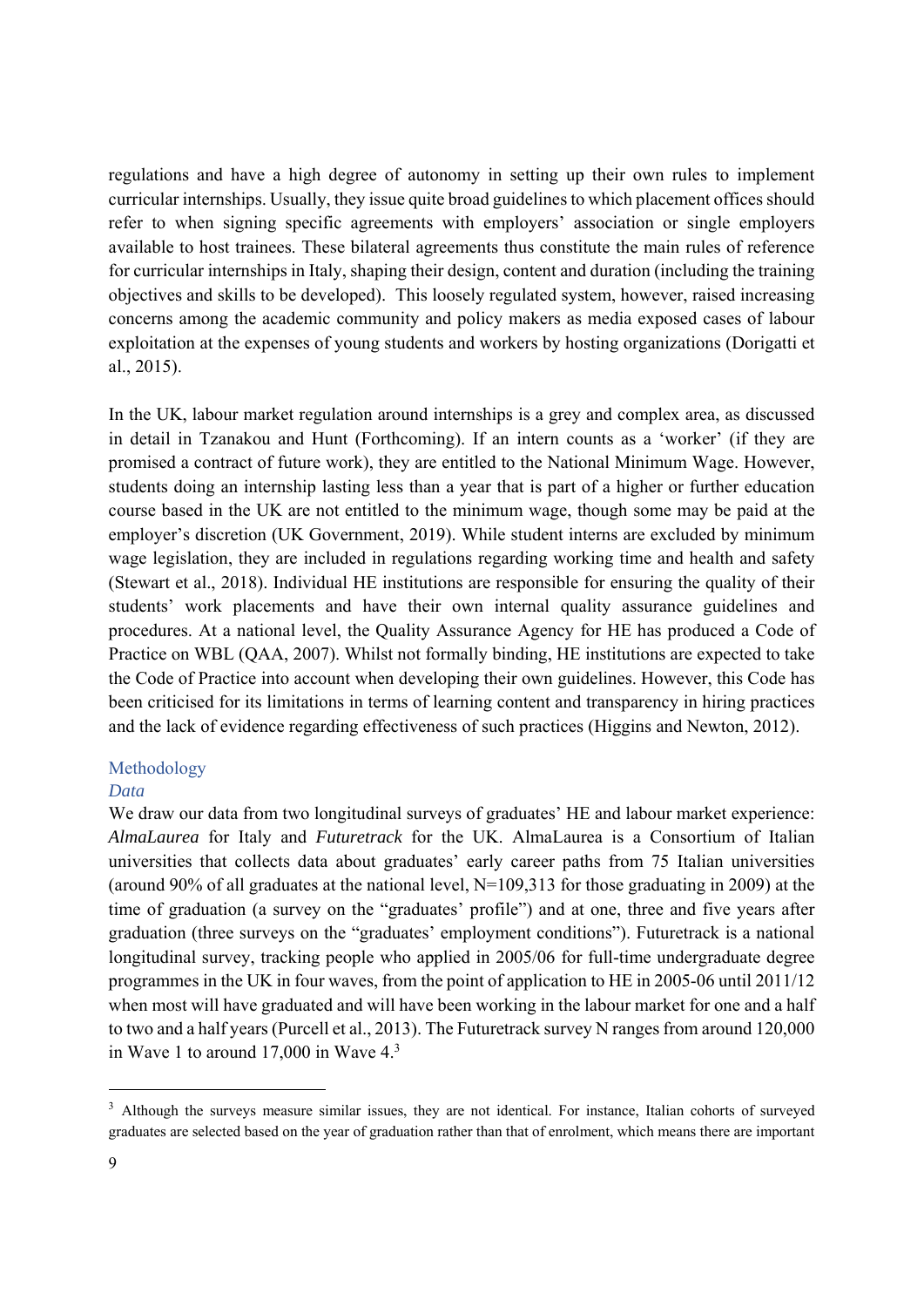To facilitate comparative analysis between Italy and the UK, we focus on first-degree graduates who enrolled around 2005-06 and who completed their studies around 2009-10, just as the impact of the financial crisis started to bite. The Futuretrack data is restricted to graduates who graduated around 2009-10, who had a bachelor's degree only, who were UK-nationals and lived in the UK at the time of applying to HE, and who did not study overseas ( $N \approx 9,000$ ). The AlmaLaurea data is restricted to graduates who enrolled between 2005 and 2006 and graduated in 2009, and looks at graduates' employment outcomes one year after graduation ( $N \approx 48,000$ ).

We explore two empirical questions: (1) what affects the likelihood of doing an internship during study in the UK and Italy, and (2) how does doing an internship affect labour market outcomes. The labour market outcomes of interest in this study are: (1) whether one is employed (Italy) or unemployed (UK); (2) whether one is in a graduate job (SOC(HE)2010, Elias and Purcell (2013)) (Italian data is only available for 5 years after graduation), and (3) the wage in one's current job at the time of the survey (wage data for wages in first job after graduation are available for the UK).**.** To facilitate comparison of Italian and UK data, we use the Italian 'curricular internship' as the reference point, and include, for the UK, sandwich placements and structured work placements, which may be optional or mandatory, and paid or unpaid (see Higgins and Newton (2012) for further discussion) and which usually take place during university term time. We broadly view these as 'curricular' internships. For the UK, we also include vacation internships in a firm, which are optional, can be paid or unpaid and which usually take place outside of university term time. Vacation internships are widely considered internships in the UK, but we view them as 'open market' rather than 'curricular' internships in the Broek et al. (2017) framework. We also include, for both countries, a variable proxying whether graduates did any paid work while at university or not, as an additional control.

The labour market outcomes of interest in this study are: (1) whether one is employed in a new job one year after graduation; (2) whether one is employed in a graduate job (SOC(HE)2010, using the Elias and Purcell  $(2013)$  classification;<sup>4</sup> and  $(3)$  the wage in one's current job at the time of the survey.

In order to assess the main determinants of the probability to do an internship during studies, we estimate two logistic models, one for each country, where the event of doing an internship is measured by a binary variable  $(0/1,$  where 1=internship, 0=otherwise). We use a similar approach when looking at the probability of doing different types of internships. To evaluate internship effectiveness, we estimate regression models for each of the three labour market outcomes in each

 $\overline{a}$ 

differences in terms of age and years taken to complete their studies. Furthermore, AlmaLaurea only gathers information about internships and work experience during HE and/or at the time of graduation, but not afterwards. <sup>4</sup> Note that for the graduate job variable, Italian data is only available for 5 years after graduation, UK data are available for the first job after graduation and for the job held at the time of the Wave 4 survey.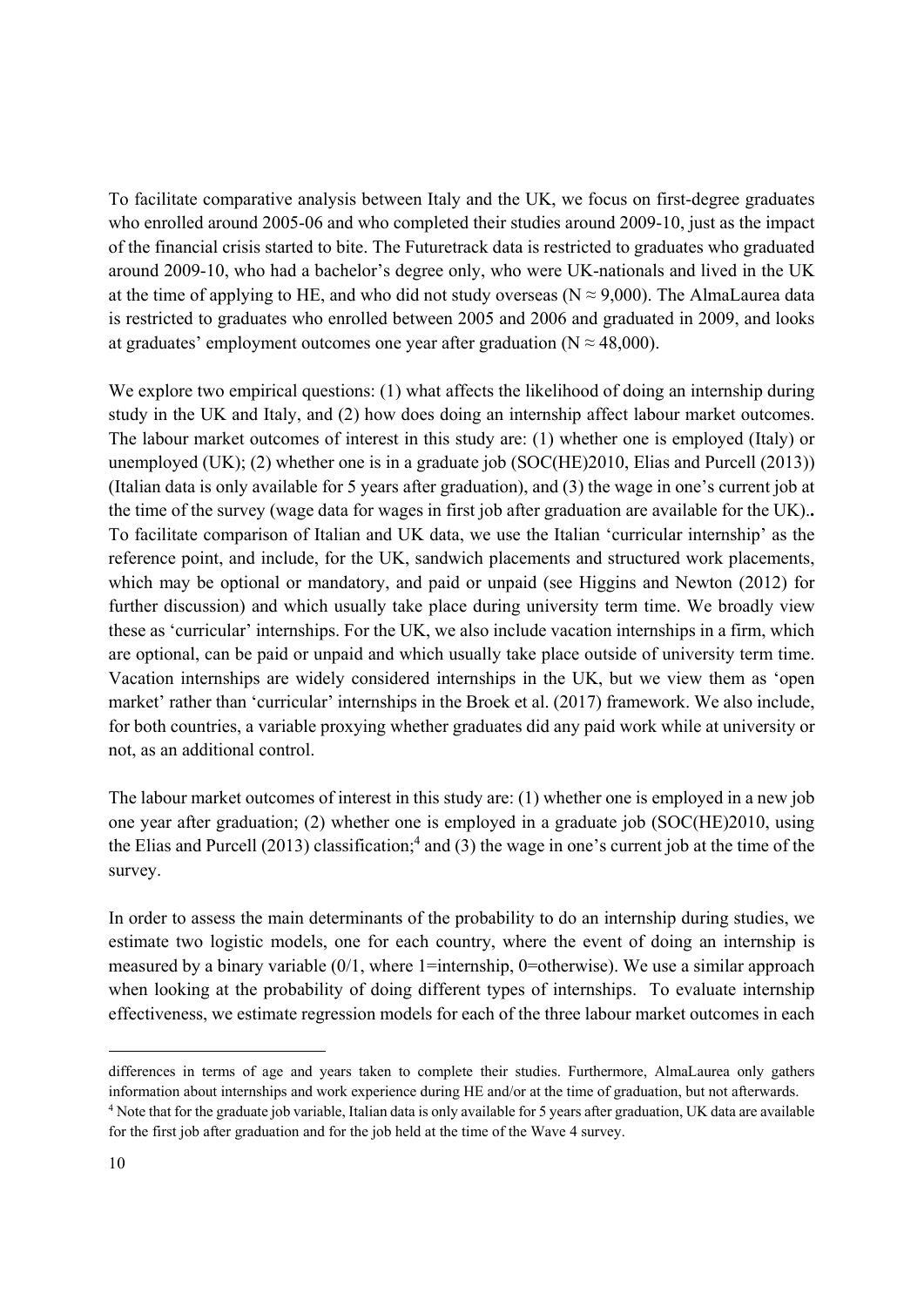country. Whether one is in employment and whether one is working in a graduate job are binary variables (1=yes, and 0=no). In both countries, wages are measured by a multi-category variable that is well-approximated by a continuous variable. We therefore use logistic specifications for the dependent variables being in employment and working in a graduate job, and a log-linear OLS model for the wage dependent variable. The choice of the logistic estimator is justified by the binary nature of the response variable, while the OLS estimator is the typical econometric technique to estimate the wage equation when the dependent variable is continuous or can be assumed to be continuous.

In the absence of suitable longitudinal data, we cannot address the sample selection bias arising from the fact that we observe the probability of getting a job only for those graduates who are economically active, and that we observe the wage and the job type only for employed graduates. A typical correction is the well-known two-step estimator (Heckman, 1979), which requires the identification of one or more exogenous exclusion restrictions to be used as regressors in the selection equation. As our data does not match this requirement, we decided to run the regressions within the subsample of employed graduates only.<sup>5</sup> Nonetheless, thanks to the inclusion of a wide set of control variables, our estimates still provide valuable measures of association between types of internships and labour market outcomes.

## Results

#### *Incidence of and access to internships in the UK and Italy*

A high proportion of the Italian respondents did either an internship (61%) or paid work (68%, see Table 1) during HE. The most frequent type of internship occurred in a firm (37%), followed by in the public sector (33%), while only a minority of students interned within university premises  $(20%)$ <sup>6</sup> In the UK, around 20% of participants did structured work placements,  $11%$  – sandwich placements, and 9% – vacation internships. Respondents could participate in more than one type of work-related activity.<sup>7</sup> Almost 19% of participants did no work-related activity at all (see Table  $2)$ .<sup>8</sup>

<Table 1 here>

<Table 2 here>

-

 $5$  This methodology is considered acceptable because there would be a high correlation between the error terms of the selection and the main equation if the Heckman two-step procedure was chosen. In such cases "Heckman's estimator is particularly inefficient and subsample OLS may therefore be more robust" (Puhani, 2000, p. 65).<br><sup>6</sup> The remaining 9.6% of respondents who did an internship did not provide any information on the its type.

 $\frac{7}{1}$  The percentage of cases refers to the percentage of respondents who mentioned undertaking this activity. Because this is a multiple response variable, the total frequency is greater than the number of cases, and the total of percentage of cases is greater than 100.

<sup>&</sup>lt;sup>8</sup> For the UK, we present unweighted and weighted descriptive statistics, and unweighted regression results. Our weighted regression analysis did not substantially affect the reported associations.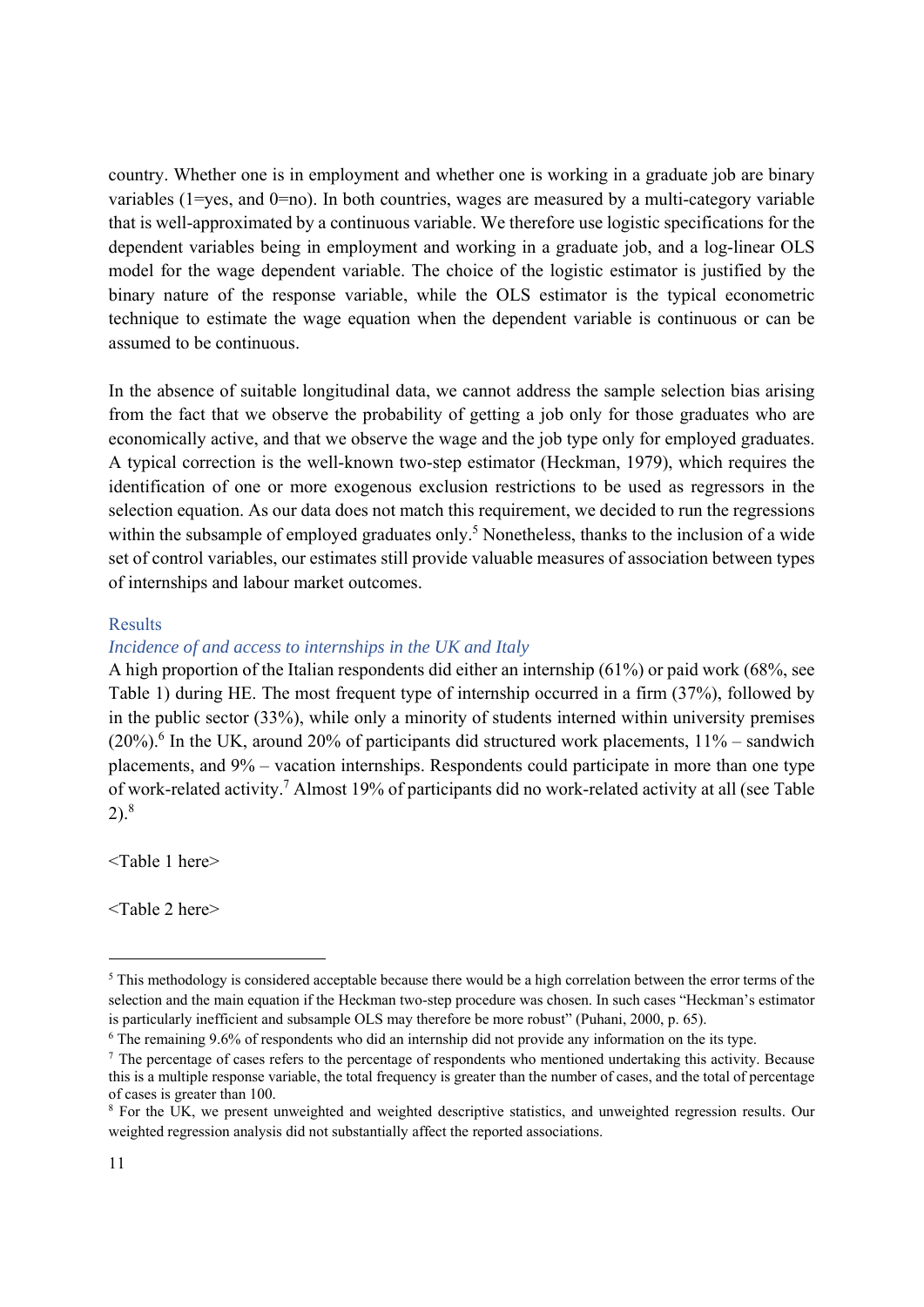In terms of access to internships, we found that men from higher socioeconomic backgrounds were more likely to the types of internships associated with more positive labour market outcomes compared to women and individuals from lower socioeconomic background. In Italy women were more likely to do curricular internship (any type) while men had a higher, but not significant, probability to undertake an internship within a firm. Italian students from low socioeconomic background (based on father's occupation) more likely to do a curricular internship. However, our data show that student performance (average mark at their final exams) is more important than socio-economic background in accessing curricular internships (see Table 3). The field of study greatly affects which type of internship students' access. For example, students in natural sciences, medicine and related fields and education showed a higher propensity to do an internship (any type) whereas students in architecture, economics and engineering were more likely to do an internship in a firm. Students with paid work-related experience during HE were more likely to access curricular internships, especially in a firm.

#### <Table 3 here>

In the UK, in terms of gender and access, women were more likely than men to do a work placement and well as paid work for the money, and less likely to do a vacation internship, or to do no work-related activity at all (see Table 4). Graduates from routine/manual backgrounds were more likely to do no work-related activity at all and less likely than those from managerial & professional backgrounds to do a sandwich placement, project work, vacation internship. The subject of study also affected the type of work-related activity respondents did during study. For example, studying for engineering & technologies and social studies & law compared to humanities was associated with an increase in the likelihood of doing a vacation internship while studying STEM subjects (e.g. natural sciences, mathematics, engineering and technologies), business, languages and interdisciplinary studies increased the likelihood of doing a sandwich course.

#### <Table 4 here>

#### *Do internships during HE affect labour market outcomes in the UK and Italy?*

Evidence from Italy suggested that doing any curricular internship did not tend to improve employability of recent graduates in the labour market, whereas the UK experience showed somewhat more positive result. However, in Italy, undertaking an internship within a firm was associated with an increase in the probability of finding a job after graduation. This positive relationship was confirmed when controlling for the interaction term between internship within a firm and paid work, which was not significant. Thus, doing an internship within a firm and doing paid work enhanced the probability of employment, however, there was no additional benefit gained from doing both activities. We thus observe substitutability rather than complementarity between doing an internship within a firm and paid work. In contrast, in the UK, our analysis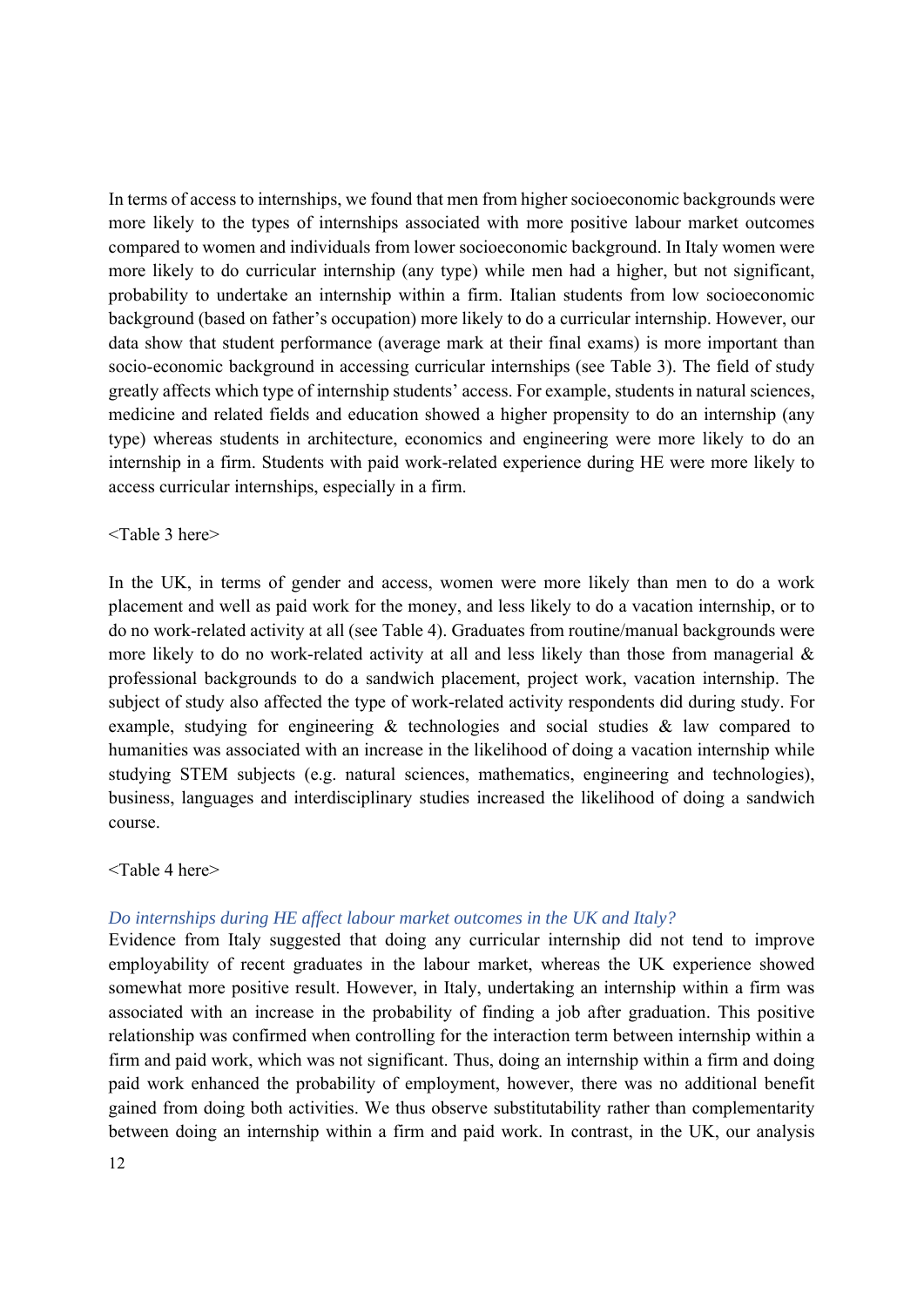shows that sandwich placements, and, to a lesser extent, vacation internships and structured work placements were positively associated with the probability of being in employment.

Undertaking an internship did not affect the likelihood of working in a graduate job (5 years after graduation in Italy). However, in the UK, doing a sandwich placement, a vacation internship or a structured work placement was positively associated with working in a graduate job. Unfortunately, we cannot say whether the findings arise owing to the effect of internships, or to the temporal difference in the nature of the data.

Last, in Italy, there was no significant effect of internships on wages, but in the UK, undertaking sandwich placements was associated with a 15.5% increase in wages (around 1.5 to 2.5 years after graduation), structured work placements – with a 7.0% increase, and a vacation internship – with a 21.4% increase. Paid work during HE was associated with small increases in wages in both Italy (2.7%) and UK (4.6%).

## <Table 5 here>

# Conclusions and implications for internship regulation

We found that comparing graduates' early career outcomes in two different institutional contexts highlights the importance of having a clear definition of internships to distinguish them from other types of work experience within and beyond national and institutional boundaries. What we count as an internship in Italy is slightly different from the UK definition. An agreed and detailed definition would enable us to compare internships in a meaningful and comprehensive way and enhances our academic understanding of this phenomenon.

In a nutshell, we show that internships both in the UK and Italy have a positive effect on being employed after graduation, and in the UK they also have a positive effect on wages. We find no evidence that internships positively affect the probability of getting a graduate job in Italy, but some evidence for this in the UK. We also find that in the UK social class still plays a significant role in shaping access to the 'best' internship opportunities (in terms of the associations with labour market outcomes), whereas In Italy, participation in the 'best' internships is substantially genderbiased.

While we find more positive outcomes associated with internships in the UK than in Italy, we argue that the particular way in which we operationalised and measured labour market outcomes captures only a part of the overall benefits of internships. We cannot report on less tangible qualitative benefits of internships such as individuals' experience of work in specific sectors, occupations and organisations, or how students make informed career-related decisions (Purcell et al., 2017). We need to consider more broadly the skills, experience and knowledge gained from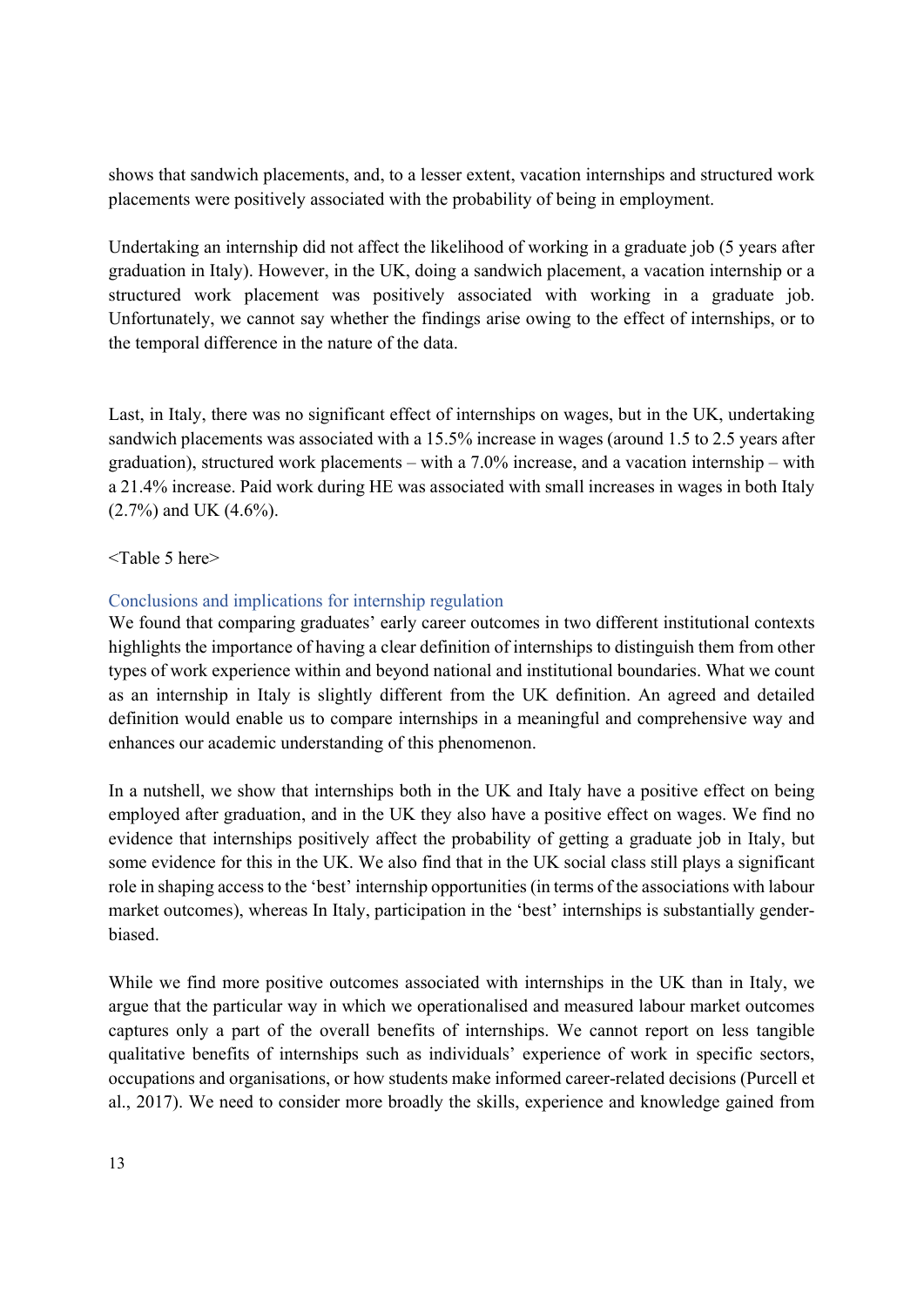undertaking an internship, even if this is not directly reflected in the better job outcomes that we chose to look at.

We do offer a word of caution: our analysis appears to support the argument for the signalling role of internships, with the implication that if internships become curricular and compulsory, the signal they send may become diluted (e.g. Weiss et al., 2014). In other words, from the economic signalling perspective, increasing accessibility to internships has a trade off with labour market outcomes (e.g. in terms of wages) because employers can no longer use the internship marker as a signal of applicant quality or job readiness. However, we argue that the economic perspective is not the only way to look at this issue. A wealth of evidence suggests that internships help students decide what they want to do and develop a wide range of skills, which suggests it is still useful to improve access to internships in general. Yet, the extent to which graduates benefit from internships is partly hampered by the uncertainty stemming from the loose regulation of these activities.

Furthermore, the Italian findings on the lower effectiveness of internships on graduates' labour market outcomes compared to the situation in the UK should be viewed in the context of the growing number of graduates combined with the major demand-side shock occurred during the 2008-09 financial crisis. In Italy, that crisis potentially contributed to labour market inabilities to both absorb the additional supply of graduates, and to offer 'high quality' curricular internships to HE students. Curricular internships are characterized by a persisting loosely regulated regime, where working time, pay and skills content are defined by bilateral agreements in which these dimensions vary greatly depending on the relative bargaining power deployed by universities and hosting organizations, failing to secure a clear and consistent set of training objectives. In both countries, there is a need for an explicit regulatory framework for curricular internships which should include clear information about the content, duration, pay and supervision to ensure that such internships are of high quality and they are not exploitative and/or of limited use for HE students (Roberts, 2017; Stewart et al. 2018).

Our research thus reinforces the significance of regulations that will ensure that recruitment for internships is open and transparent to avoid reproducing structured inequalities in the labour market (e.g. along gender and socioeconomic background lines, etc). Furthermore, to enable all students (irrespective of their socioeconomic background) to access opportunities that could be instrumental in furthering their career, regulations should protect less privileged individuals, for instance through access to state-funded bursaries or through introducing a minimum wage for all interns. Support should also extend to firms that are less able to pay their interns and/or to train them properly. The cost to government of doing so should be carefully contrasted with the potential broader social and economic gains made through improved youth employment outcomes.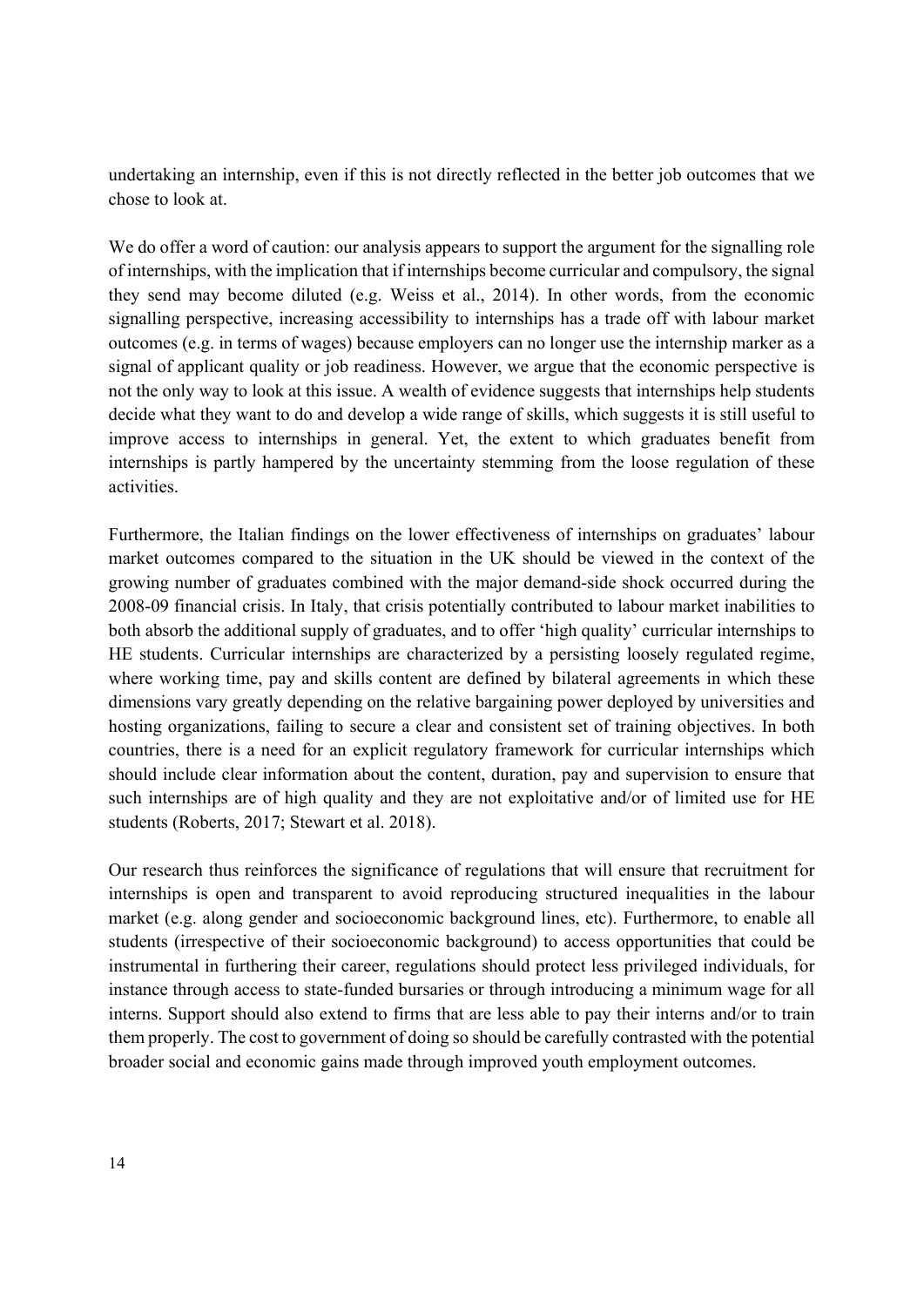## Further research

Further research is needed to understand the meaning and role of internships in different countries. Otherwise, we run the risk of talking about various types of work experience in different contexts leading to 'seemingly positive outcomes' across the board, without exploring why this might be the case.

## References

Allen, J., & Van der Velden, R. (Eds.). (2011). *The flexible professional in the knowledge society: New challenges for higher education*. Springer Science & Business Media.

AlmaLaurea. (2001). *Condizione occupazionale dei laureati: III indagine*. Bologna: AlmaLaurea.

AlmaLaurea. (2013). *Condizione occupazionale dei laureati: XV indagine*. Bologna: AlmaLaurea.

AlmaLaurea. (2018). *Condizione occupazionale dei laureati: XX indagine*. Bologna: AlmaLaurea.

Bathmaker, A-B., Ingram, N., & Waller, R. (2013). HE, social class and the mobilisation of capitals: recognising and playing the game. *British Journal of Sociology of Education*, *34*(5-6), 723-743.

Beaudry, P., Green, D. A., & Sand, B. M. (2016). The great reversal in the demand for skill and cognitive tasks. *Journal of Labor Economics*, *34*(S1), S199-S247.

Becker, G. (1964). *Human Capital (2nd ed).* Columbia University Press, New York.

Bosio, G., & Leonardi, M. (2010). The impact of Bologna process on the graduate labour market: Demand and supply. *Giornale degli Economisti e Annali di Economia*, *69*(3), 29-65.

Broek, S., Hogarth, T., Baltina, L., & Lombardi, A. (2017). *Skills Development and Employment: Apprenticeships, Internships and Volunteering. European Parliament, Directorate General for Internal Policies Policy Department A: Economic and scientific policy.* IP/A/EMPL/2016-04, PE 602.056. Retrieved from http://www.europarl.europa.eu/RegData/etudes/STUD/2017/602056/IPOL\_STU(2017)602056\_ EN.pdf

Brown, P. (1995). Cultural capital and social exclusion: some observations on recent trends in education, employment and the labour market. *Work, Employment and Society,* 9(29), 29–51.

Brown, P., & Hesketh, A.J. (2004). *The mismanagement of talent: Employability and jobs in the knowledge economy.* Oxford: Oxford University Press.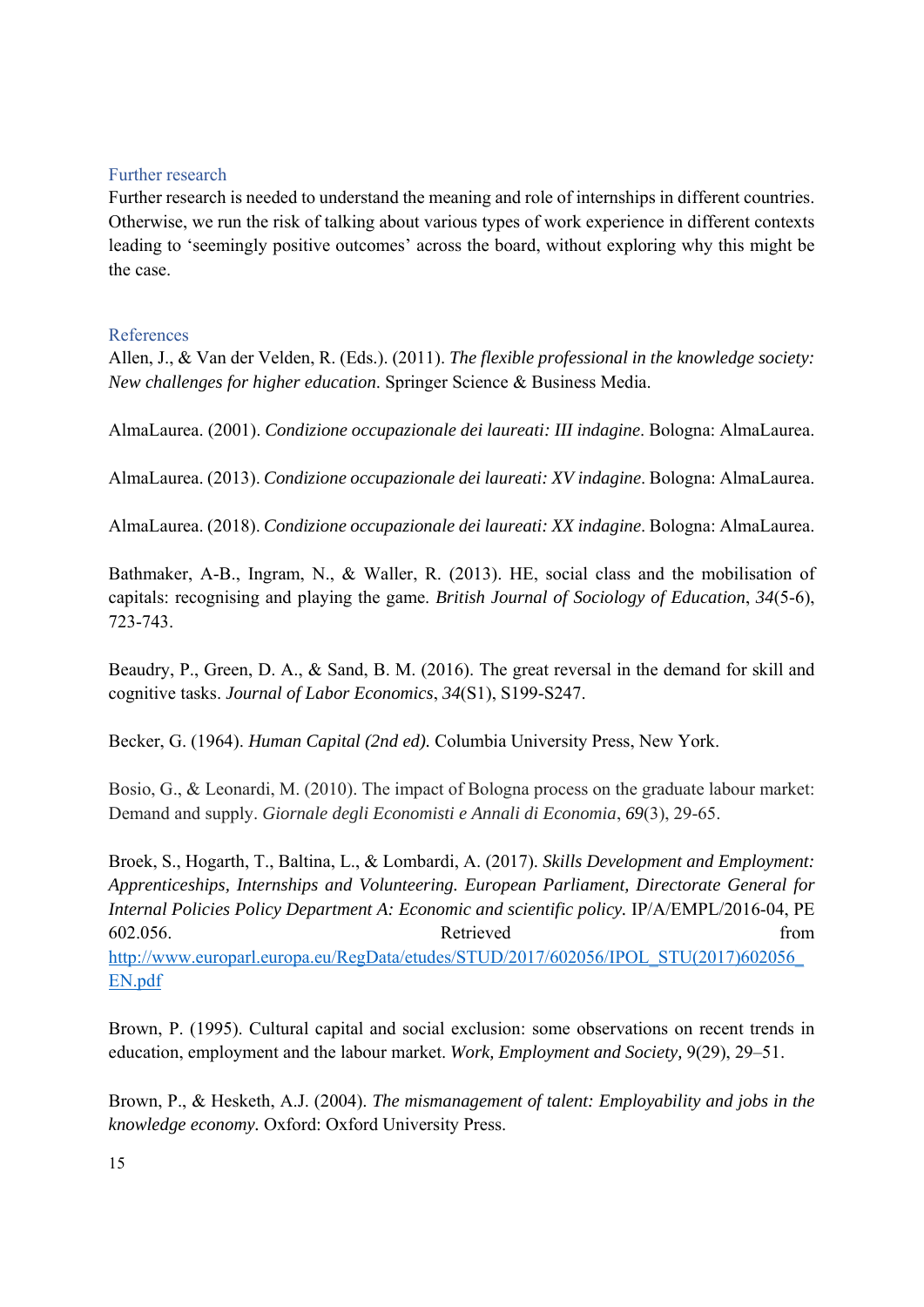Cammelli, A., Antonelli, G., Camillo, F., di Francia, A., Ghiselli, S., & Sgarzi, M. (2011). *Graduates' employment and employability after the "Bologna Process" reform. Evidence from the Italian experience and methodological issues.* (AlmaLaurea Inter-University Consortium Working Papers, No 1). Bologna: AlmaLaurea.

Cattani, L., Guidetti, G., & Pedrini, G. (2018). Overeducation among Italian graduates: do different measures diverge?. *Economia Politica*, 35(2), 491-521.

Crebert, G., Bates, M., Bell, B., Patrick, C. J., & Cragnolini, V. (2004). Developing generic skills at university, during work placement and in employment: graduates' perceptions. *Higher Education Research & Development*, *23*(2), 147-165.

Cullinane, C., & Montacute, R. (2018). *Pay as you go?: internship pay, quality and access in the graduate jobs market.* London: Sutton Trust.

Curiale, J.L., (2010). America's New Glass Ceiling: Unpaid Internships, the Fair Labor Standards Act, and the Urgent Need for Change. *Hastings Law Journal*, *61*(6), 101-128.

Di Stasio, V. (2014). Education as a Signal of Trainability: Results from a Vignette Study with Italian Employers. *European Sociological Review*, *30*(6), 796-809.

Di Stasio, V., & van de Werfhorst, H. G. (2016). Why does education matter to employers in different institutional contexts? A vignette study in England and the Netherlands. *Social Forces*, *95*(1), 77-106.

Di Stasio, V., Bol, T., & Van de Werfhorst, H. G. (2016). What makes education positional? Institutions, overeducation and the competition for jobs*. Research in Social Stratification and Mobility*, *43*, 53-63.

Dorigatti L., Grüning B.& Fontani C., (2015). Tra formazione e sfruttamento. Uno studio sui tirocini in Provincia di Bologna, in Cirillo R. (Ed.) *Nuove frontiere della precarietà del lavoro. Stage, tirocini e lavoro degli studenti universitari, (*pp. 187-215). Venezia: Società e trasformazioni sociali.

Elias, P., & Purcell, K. (2013). *Classifying graduate occupations for the knowledge society.* (Futuretrack working paper 5). Coventry: Institute for Employment Research, University of Warwick.

Esping-Andersen, G. (1990). *The three worlds of welfare capitalism*. Princeton University Press.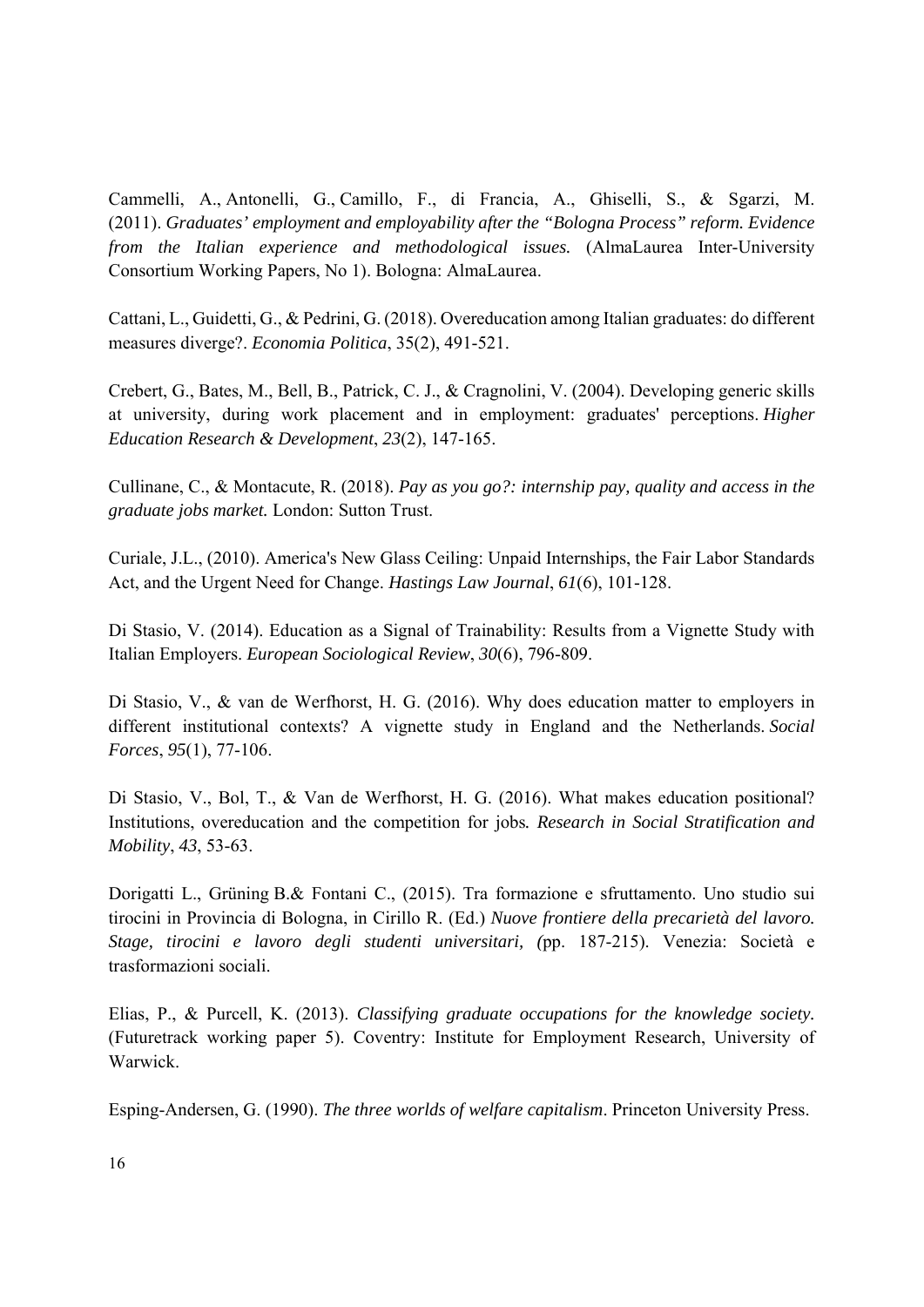European Commission. (2017). *Eurobarometer 80.1 (2013).* TNS opinion, Brussels, GESIS Data Archive, Cologne. ZA5876 Data file Version 2.0.0. Retrieved from https://doi.org/10.4232/1.12768.

Eurostat. (2020). Unemployment – LFS adjusted series (une): Unemployment by sex and age – annual data (une rt a); Unemployment by sex, age and educational attainment - annual averages (une\_educ\_a). Retrieved from https://ec.europa.eu/eurostat/web/lfs/data/database

Franzini M., & Raitano M. (2012). Few and underutilized? Overeducation on Italian graduates. In: E. Mandrone (Ed.), *Labour Economics: PLUS Empirical Studies*. Roma: Rubbettino.

Gault, J., Redington, J., & Schlager, T. (2000). Undergraduate business internships and career success: are they related?. *Journal of marketing education*, *22*(1), 45-53.

Green, F., & Henseke, G. (2016). The changing graduate labour market: analysis using a new indicator of graduate jobs. *IZA Journal of Labor Policy*, *5*(14).

Green, F., & Henseke, G. (2017). *Graduates and 'graduate jobs' in Europe: a picture of growth and diversification.* Centre for Global Higher Education working paper series no. 25. London: Centre for Global Higher Education.

Grey, M. (2019, April 11). The placement panacea [Blog post]. Retrieved from https://www.hepi.ac.uk/2019/04/11/the-placement-panacea/

Hadjivassiliou, P. K., Carta, E., Higgins, T., Rickard, C., Pesce, F., & Samek, M.(2012). *Study on a Comprehensive Overview on Traineeship Arrangements in Member States*, Synthesis Report prepared for DG for Employment, Social Affairs and Inclusion, European Commission, 31.5.2012. https://op.europa.eu/en/publication-detail/-/publication/19623a37-37ee-4a60-b7ba-14a55526012f

Heckman, J. J. (1979). Sample Selection Bias as a Specification Error. *Econometrica*, 47(1), 53- 161.

Higgins, T., & Newton, B. (2012). *National Report on Traineeships – The UK*. Report prepared for DG for Employment, Social Affairs and Inclusion, European Commission, 31.5.2012.

Higher Education Statistics Agency (HESA) (2020). *Higher Education Student Statistics: UK, 2018/19. Figure 2a*. Retrieved from https://www.hesa.ac.uk/news/16-01-2020/sb255-highereducation-student-statistics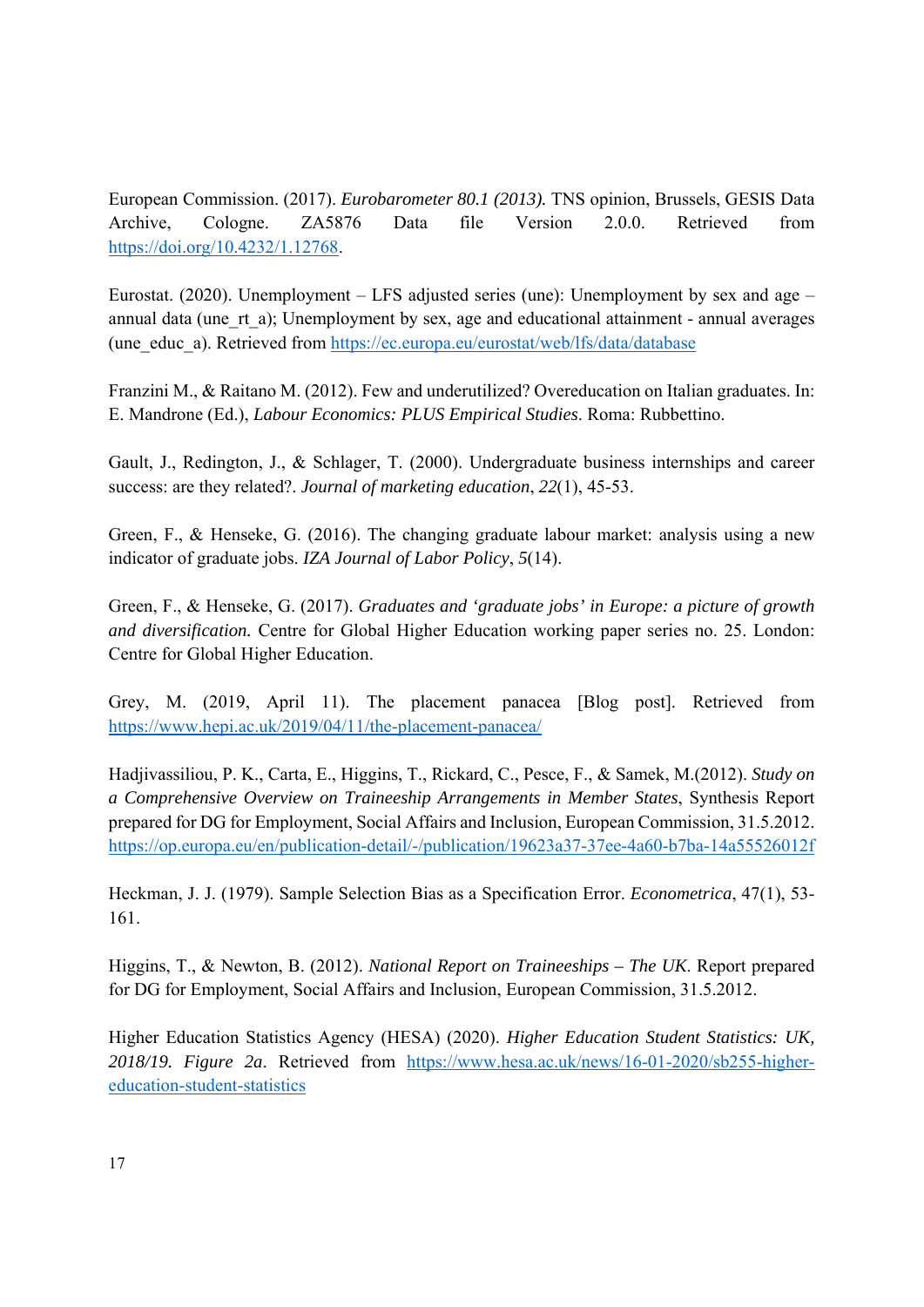Holford, A. (2017). *Access to and returns from unpaid graduate internships*. ISER Working Paper Series 2017-07. Retrieved from https://www.iser.essex.ac.uk/research/publications/workingpapers/iser/2017-07

Hunt, W., & Scott, P. (2017). Participation in paid and unpaid internships among creative and communications graduates. In R. Waller, N. Ingram and Ward, M. (Eds.) *Degrees of Injustice: Social Class Inequalities in University Admissions, Experiences and Outcomes* (pp. 190-209). London: BSA/Routledge.

Jones, C.M., Green, J.P., & Higson, H.E. (2017). Do work placements improve final year academic performance or do high-calibre students choose to do work placements? *Studies in Higher Education, 42*(6), pp, 976-992.

Little, B. (2001). Reading between the lines of graduate employment. *Quality in Higher Education*, 7(2), 121-129.

Little, B., & Harvey, L. (2007). UK work placements: a choice too far? *Tertiary Education and Management*, *13*(3), 227-245.

Little, B. (2011). The UK Bachelors degree–a sound basis for flexible engagement with an unregulated labour market?. In: H. Schomburg & U. Teichler (Eds.), *Employability and mobility of bachelor graduates in Europe* (pp. 143-170). Rotterdam: SensePublishers.

Lore, A. & Little, B. (2010). *The REFLEX study: exploring graduates' views on the relationship between higher education and employment.* London: Centre for Higher Education Research and Information, The Open University.

Ministero dell'Istruzione, dell'Università e della Ricerca (MIUR). (2019). *Anagrafe nazionale degli studenti e deilaureati.* Retrieved from https://anagrafe.miur.it

Nunley, J. M., Pugh, A., Romero, N., & Seals Jr, R. A. (2016). College major, internship experience, and employment opportunities: Estimates from a résumé audit. *Labour Economics*, *38*, 37-46.

O'Connell, P.J., & Byrne, D. (2012). The determinants and effects of training at work: bringing the

workplace back in. *European Sociological Review*, 28(3), 283–300.

Office for National Statistics. (2017). *Graduates in the UK labour market: 2017*. London: Office for National Statistics.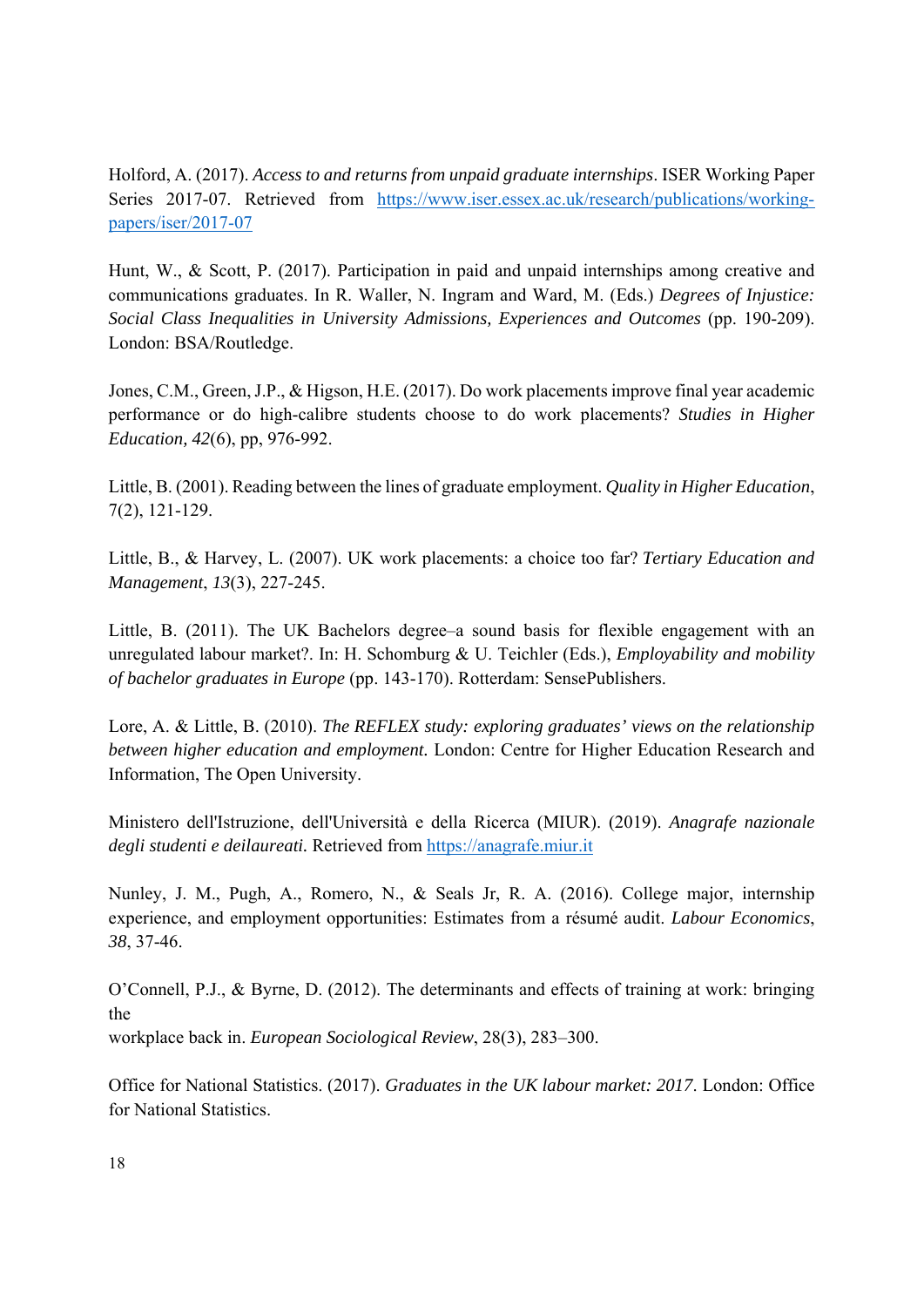Puhani, P. (2000). The Heckman correction for sample selection and its critique. *Journal of economic surveys*, *14*(1), 53-68.

Purcell, K., Elias, P., Green, A., Mizen, P., Simms, M., Whiteside, N., Wilson, D., Robertson, A., Tzanakou, C., Atfield, G., Cooper, M., & Chohan, S. (2017). *Present tense, future imperfect? Young people's pathways into work*. Coventry: Institute for Employment Research, University of Warwick. The Retrieved control of the Retrieved from the Retrieved from the set of the Retrieved from the Second Second Second Second Second Second Second Second Second Second Second Second Second Second Second Second Seco https://warwick.ac.uk/fac/soc/ier/research/pathways/presenttensefutureimperfect\_\_final.pdf

Purcell, K., Elias, P., Atfield, G., Behle, H., Ellison, R., & Luchinskaya, D. (2013). *Transitions into employment, further study and other outcomes: The Futuretrack Stage 4 Report*. Coventry: Institute for Employment Research, University of Warwick.

Quality Assurance Agency for Higher Education. (2007). Code of practice for the assurance of academic quality and standards in higher education. Section 9: Work-based and placement learning - September 2007. Retrieved from https://dera.ioe.ac.uk/4500/10/PlacementLearning.pdf

Ricci, A. (2018). Mis-match, percorsi di studio e condizioni produttive, in CNEL (Eds.). *XX Rapporto su mercato del lavoro e contrattazione collettiva* (pp. 81-93). Roma: Consiglio nazionale dell'economia e del lavoro.

Roberts, C. (2017). *The inbetweeners: the new role of internships in the graduate labour market*. Institute for Public Policy Research. London: IPPR. Retrieved from https://www.ippr.org/publications/the-inbetweeners

Saniter, N., & Siedler, T. (2014). *Door opener or waste of time? The effects of student internships on labor market outcomes.* IZA Discussion Paper No. 8141. Retrieved from https://papers.ssrn.com/sol3/papers.cfm?abstract\_id=2432425##

Scruggs, L., & Allan, J. (2008). Social Stratification and Welfare Regimes for the Twenty-First Century: Revisiting "The Three Worlds of Welfare Capitalism". *World Politics, 60*(4), 642-664.

Silva, P., Lopes, B., Costa, M., Seabra, D., Melo, A. I., Brito, E., & Dias, G. P. (2016). Stairway to employment? Internships in higher education. *Higher Education, 72*(6), 703-721.

Smetherham, C. (2006). Firsts among equals? Evidence on the contemporary relationship between educational credentials and the occupational structure. *Journal of Education and Work*, *19*(1), 29- 45.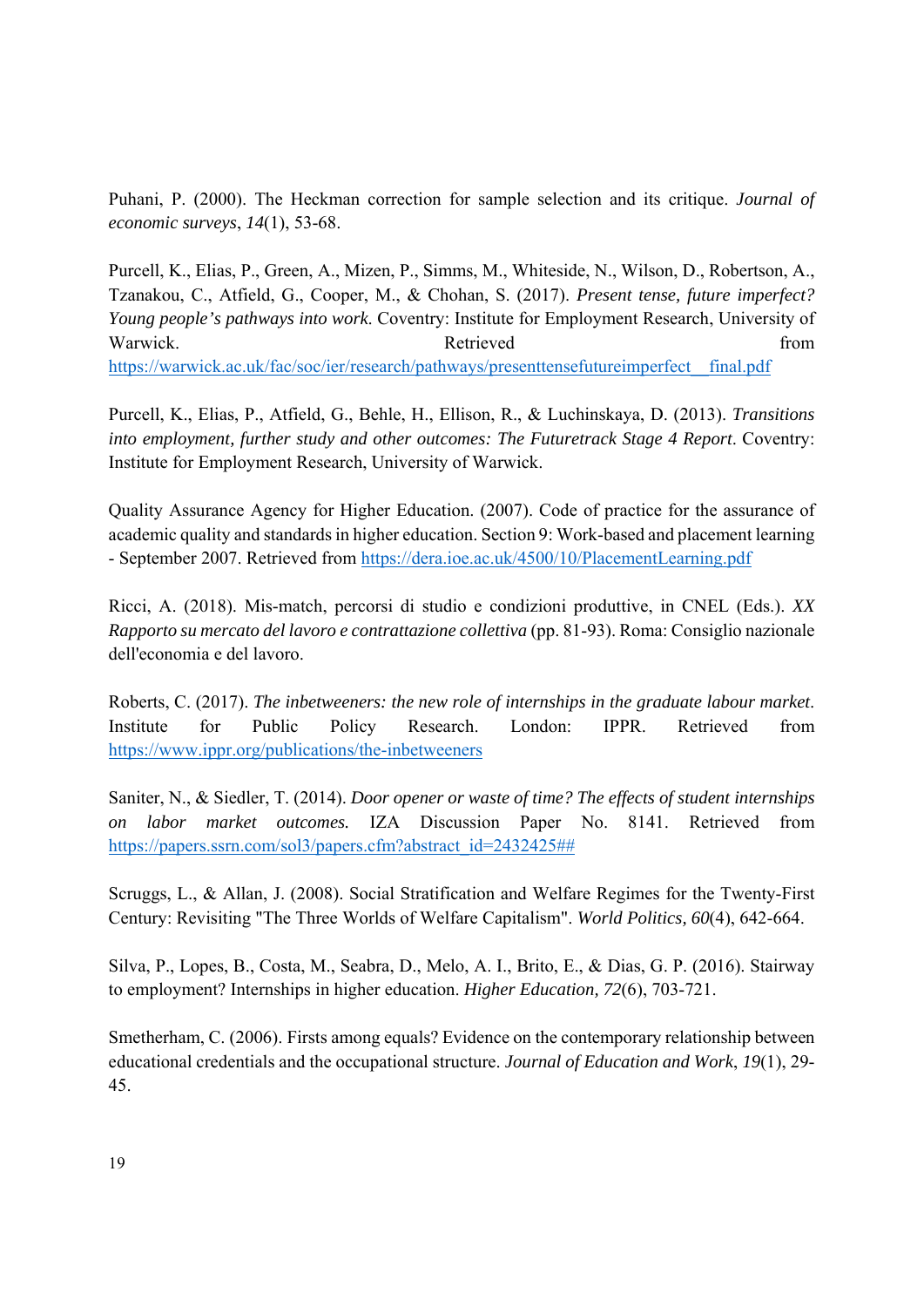Spence, M. (1973). Job market signalling. *Quarterly Journal of Economics, 87*(3), 355–74.

Stewart, A., Owens, R. J., Hewitt, A., & Nikoloudakis, I. (2018). *The regulation of internships a comparative study* (No. 994987592002676). Geneva: International Labour Organization.

Tzanakou, C., Wilson, D., & Purcell, K. 'Internships as a Pathway to Employment for Graduates in the UK: An agency-structure analysis?' (forthcoming)

Tzanakou C., Hunt W. (forthcoming), The (non)instrumental character of unpaid internships: Implications for regulating internships, in A. Stewart, O'higgins S. N. (Eds.) The Role and Regulation of Internships: A Comparative Perspective.

UK Government. (2019). *Employment rights and pay for interns* [web page]. Retrieved from https://www.gov.uk/employment-rights-for-interns.

Unioncamere-Ministero del lavoro. (2012). I fabbisogni occupazionali e formativi delle imprese italiane nell'industria e nei servizi per il 2012. Retrieved from https://www.cliclavoro.gov.it/Moduli%20e%20Documenti/excelsior\_2012\_sintesi\_principali\_ris ultati.pdf.

Weiss, F., Klein, M., & Grauenhorst, T. (2014). The effects of work experience during HE on labour market entry: learning by doing or an entry ticket? *Work, Employment and Society, 28*(5), 788-807.

Wilton, N. (2012). The impact of work placements on skills development and career outcomes for business and management graduates. *Studies in Higher Education*, *37*(5), 603-620.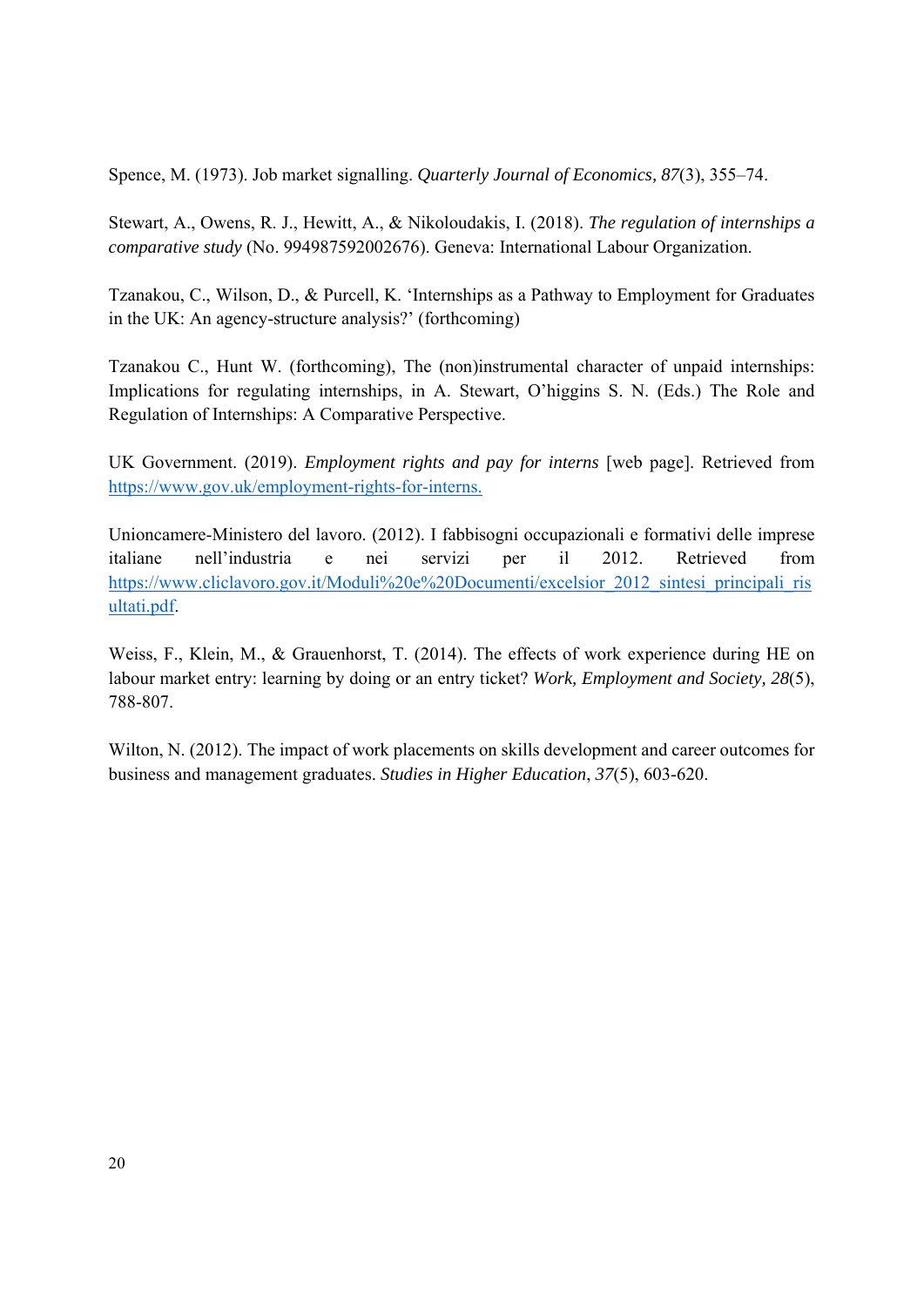| Variable                         | <i>Obs</i> | Abs freq | freq./mean<br>Rel<br>(std. |
|----------------------------------|------------|----------|----------------------------|
|                                  |            |          | Dev.                       |
| Any type of internship           | 48,058     | 29,320   | 61.01%                     |
| Internship in a firm             | 29,320     | 9,746    | 33.2%                      |
| Internship in the university     | 29,320     | 5,815    | 37.1%                      |
| Internship in the public sector  | 29,320     | 10,856   | 20.1%                      |
| Length of the internship (hours) | 48,058     | 29,320   | 466.18 (1,044.36)          |
| Paid work                        | 48,058     | 32,751   | 68.15%                     |

*Table 1: Distribution of work-related activities done during study (weighted), Italy.* 

*Notes: † All variables are weighted in order to refer the sample to the population of reference. †† The following variables are observed only if the graduate has undertaken an internship (N=29,320): Internship in a firm, Internship in the university, Internship in the public sector, Length of the internship (hours).* 

*Table 2: Distribution of work-related activities done during study allowing for multiple responses (unweighted and weighted), UK.* 

|                                         |       | Unweighted |            | Weighted          |         |
|-----------------------------------------|-------|------------|------------|-------------------|---------|
|                                         |       | $\%$<br>of |            | $\%$<br>$\circ f$ | %<br>οf |
| <i>Type of work-related activity</i>    | Freq. | responses  | % of cases | responses         | cases   |
| A sandwich year undergraduate placement | 989   | 7.39       | 10.84      | 7.57              | 10.9    |
| One or more shorter structured work     |       |            |            |                   |         |
| placement/s integral to course          | 1813  | 13.54      | 19.88      | 14.91             | 21.47   |
| Assessed project work in<br>external    |       |            |            |                   |         |
| organisation as part of course          | 650   | 4.85       | 7.13       | 5.31              | 7.64    |
| A vacation internship with an employer  | 807   | 6.03       | 8.85       | 4.83              | 6.96    |
| Paid work                               | 4968  | 37.11      | 54.47      | 35.51             | 51.14   |
| Unpaid work undertaken to gain useful   |       |            |            |                   |         |
| career-related experience               | 2275  | 16.99      | 24.94      | 16.5              | 23.77   |
| Other work-related activity             | 119   | 0.89       | 1.3        | 0.87              | 1.25    |
| None of the above                       | 1713  | 12.79      | 18.78      | 14.07             | 20.27   |
| Voluntary work, no information whether  |       |            |            |                   |         |
| career-related                          | 55    | 0.41       | 0.6        | 0.43              | 0.61    |
| Total                                   | 13389 | 100        | 146.79     | 100               | 144.01  |

Valid cases 9,121; missing cases 19.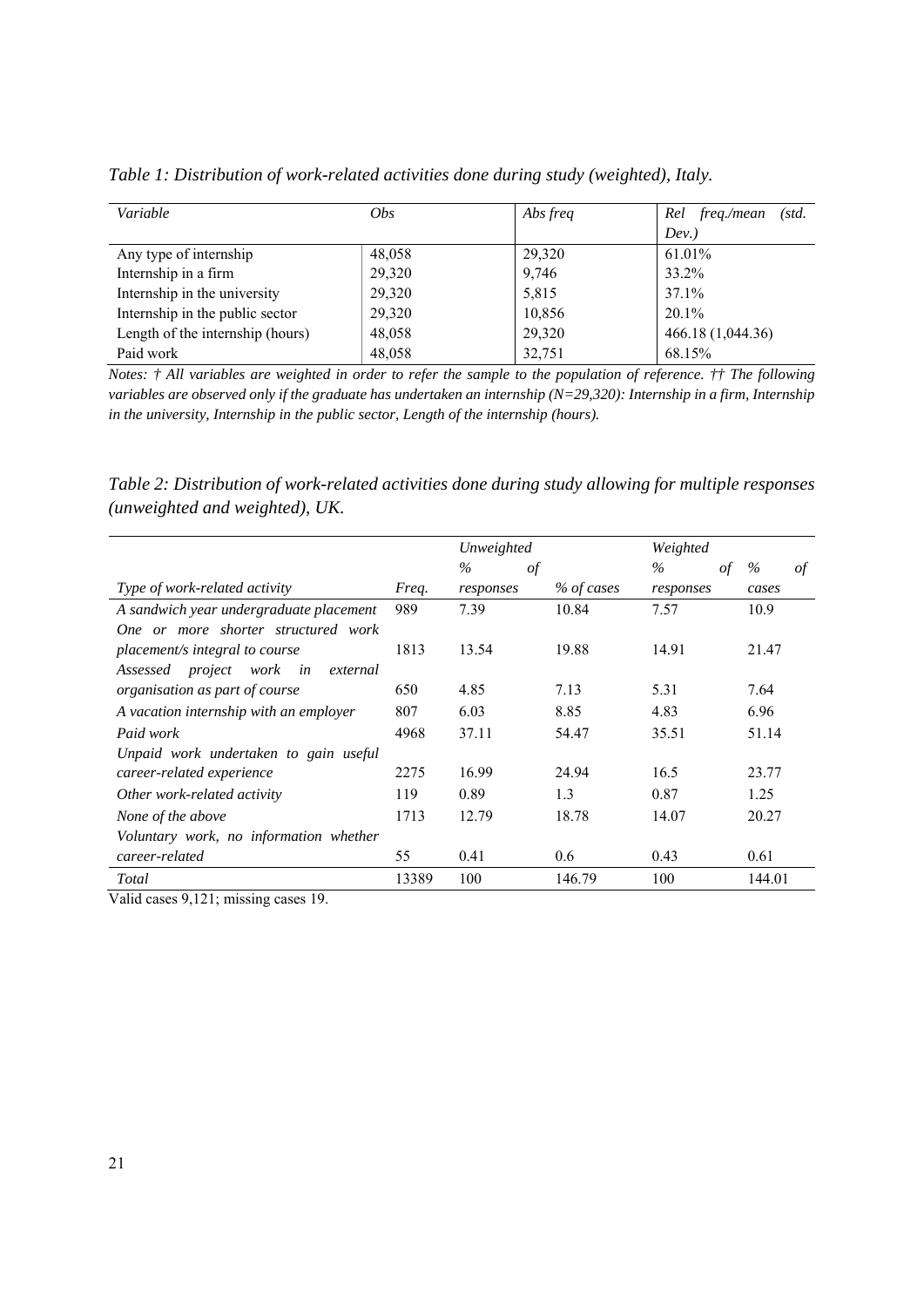| 1.0189<br>Male<br>(0.0212)<br>(0.0306)<br>$0.3363***$<br>Medicine and related<br>3.5736***<br>(0.1497)<br>(0.0212)<br>3.0738***<br>1.3841***<br>Natural sciences<br>(0.1596)<br>(0.0765)<br>$0.8446***$<br>1.2324***<br>Law<br>(0.0304)<br>(0.0579)<br>2.2833***<br>5.5569***<br>Architecture<br>(0.1398)<br>(0.337)<br>5.2163***<br>1.7695***<br><b>Education</b> studies<br>(0.427)<br>(0.1273) | Any internship (odds ratio) | Internship in a firm (odds ratio) |
|---------------------------------------------------------------------------------------------------------------------------------------------------------------------------------------------------------------------------------------------------------------------------------------------------------------------------------------------------------------------------------------------------|-----------------------------|-----------------------------------|
|                                                                                                                                                                                                                                                                                                                                                                                                   | $0.8415***$                 |                                   |
|                                                                                                                                                                                                                                                                                                                                                                                                   |                             |                                   |
|                                                                                                                                                                                                                                                                                                                                                                                                   |                             |                                   |
|                                                                                                                                                                                                                                                                                                                                                                                                   |                             |                                   |
|                                                                                                                                                                                                                                                                                                                                                                                                   |                             |                                   |
|                                                                                                                                                                                                                                                                                                                                                                                                   |                             |                                   |
|                                                                                                                                                                                                                                                                                                                                                                                                   |                             |                                   |
|                                                                                                                                                                                                                                                                                                                                                                                                   |                             |                                   |
|                                                                                                                                                                                                                                                                                                                                                                                                   |                             |                                   |
|                                                                                                                                                                                                                                                                                                                                                                                                   |                             |                                   |
|                                                                                                                                                                                                                                                                                                                                                                                                   |                             |                                   |
|                                                                                                                                                                                                                                                                                                                                                                                                   |                             |                                   |
|                                                                                                                                                                                                                                                                                                                                                                                                   |                             |                                   |
|                                                                                                                                                                                                                                                                                                                                                                                                   |                             |                                   |
|                                                                                                                                                                                                                                                                                                                                                                                                   |                             |                                   |
| $0.7278***$<br>$0.8609*$<br>Science                                                                                                                                                                                                                                                                                                                                                               |                             |                                   |
| (0.0451)<br>(0.0738)                                                                                                                                                                                                                                                                                                                                                                              |                             |                                   |
|                                                                                                                                                                                                                                                                                                                                                                                                   |                             |                                   |
| $0.5575***$<br>2.2512***<br>Economics                                                                                                                                                                                                                                                                                                                                                             |                             |                                   |
| (0.0213)<br>(0.1018)                                                                                                                                                                                                                                                                                                                                                                              |                             |                                   |
| $0.7913***$<br>1.7666***<br>Engineering                                                                                                                                                                                                                                                                                                                                                           |                             |                                   |
| (0.0347)<br>(0.0953)                                                                                                                                                                                                                                                                                                                                                                              |                             |                                   |
|                                                                                                                                                                                                                                                                                                                                                                                                   |                             |                                   |
| 1.0000<br>1.0000<br>Humanities & Languages                                                                                                                                                                                                                                                                                                                                                        |                             |                                   |
| (ref.)                                                                                                                                                                                                                                                                                                                                                                                            |                             |                                   |
| $1.1053***$<br>1.3123***<br>Work-related exp                                                                                                                                                                                                                                                                                                                                                      |                             |                                   |
| (0.0273)<br>(0.04)                                                                                                                                                                                                                                                                                                                                                                                |                             |                                   |
| 0.9686<br>$0.9166**$<br>Parents with degree                                                                                                                                                                                                                                                                                                                                                       |                             |                                   |
| (0.0296)<br>(0.0341)                                                                                                                                                                                                                                                                                                                                                                              |                             |                                   |
|                                                                                                                                                                                                                                                                                                                                                                                                   |                             |                                   |
| $0.9722***$<br>$0.9630***$<br>Average mark                                                                                                                                                                                                                                                                                                                                                        |                             |                                   |
| (0.0076)<br>(0.0064)                                                                                                                                                                                                                                                                                                                                                                              |                             |                                   |
| 45469<br>45469<br>N                                                                                                                                                                                                                                                                                                                                                                               |                             |                                   |
| Other controls<br>Type of high school, age, living area,<br>Type of high school, age, living area,                                                                                                                                                                                                                                                                                                |                             |                                   |
| area of study, Italian citizenship,<br>area of study, Italian citizenship,                                                                                                                                                                                                                                                                                                                        |                             |                                   |
| internal migrant, studying period<br>internal migrant, studying period                                                                                                                                                                                                                                                                                                                            |                             |                                   |
| abroad, father occupation<br>abroad, father occupation                                                                                                                                                                                                                                                                                                                                            |                             |                                   |
| Pseudo-R <sup>2</sup><br>0.0994<br>0.0924<br>Standard errors in parentheses $2 * n < 0.10 * n < 0.05 * n < 0.01$ and $20d\sigma$ ratio are reported                                                                                                                                                                                                                                               |                             |                                   |

*Table 3: Determinants of the probability of doing a curricular internship in Italy*

Standard errors in parentheses - \* p < 0.10, \*\* p < 0.05, \*\*\* p < 0.01 - Odds ratio are reported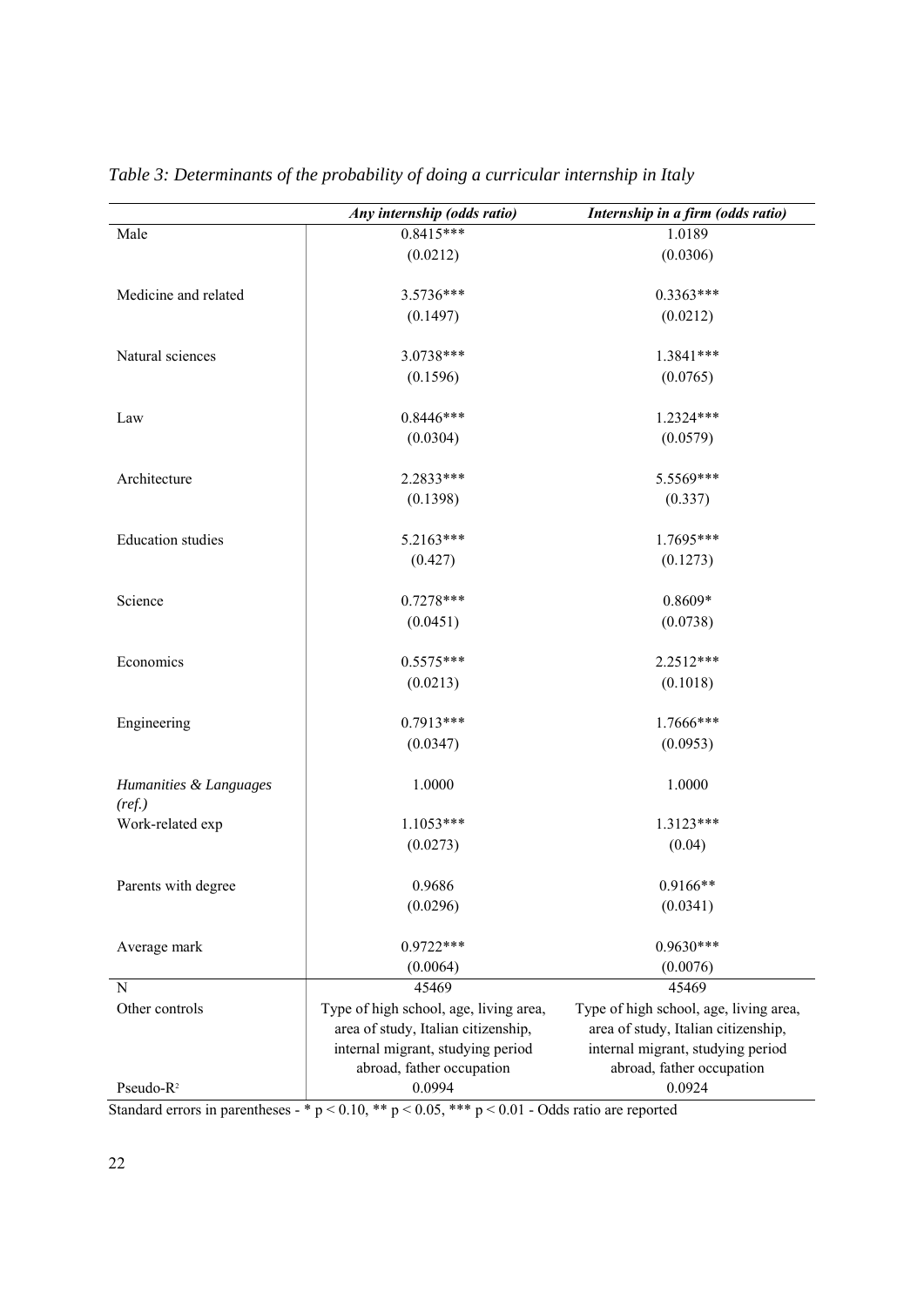|                                                   | Sandwich                                                                             | <b>Placement</b><br><b>Vacation</b> |                                  | Paid work                       | <b>None</b>        |  |
|---------------------------------------------------|--------------------------------------------------------------------------------------|-------------------------------------|----------------------------------|---------------------------------|--------------------|--|
|                                                   | Odds ratio<br>(se)                                                                   | Odds ratio<br>(se)                  | Internship<br>Odds ratio<br>(se) | for money<br>Odds ratio<br>(se) | Odds ratio<br>(se) |  |
| Medicine & related                                | $0.531**$                                                                            | $18.163***$                         | 0.861                            | $0.354***$                      | $0.339***$         |  |
|                                                   | (0.112)                                                                              | (2.594)                             | (0.185)                          | (0.039)                         | (0.056)            |  |
| Natural Sciences                                  | 1.044                                                                                | 0.944                               | 0.894                            | 0.891                           | 1.144              |  |
|                                                   | (0.161)                                                                              | (0.149)                             | (0.152)                          | (0.080)                         | (0.126)            |  |
| Mathematical & Computer Sciences                  | $3.545***$                                                                           | $0.477**$                           | 1.296                            | $0.651***$                      | 1.084              |  |
|                                                   | (0.588)                                                                              | (0.129)                             | (0.258)                          | (0.078)                         | (0.155)            |  |
| Engineering, Technologies, Building               | $2.762***$                                                                           | $1.678**$                           | 3.181***                         | $0.470***$                      | 0.818              |  |
|                                                   | (0.478)                                                                              | (0.324)                             | (0.548)                          | (0.058)                         | (0.125)            |  |
| Social Studies & Law                              | $0.337***$                                                                           | 0.797                               | $2.113***$                       | 0.978                           | 0.950              |  |
|                                                   | (0.085)                                                                              | (0.154)                             | (0.351)                          | (0.102)                         | (0.123)            |  |
| Business & Administrative Studies                 | 4.955***                                                                             | 0.843                               | $1.766**$                        | $0.778*$                        | $0.602***$         |  |
|                                                   | (0.756)                                                                              | (0.166)                             | (0.371)                          | (0.089)                         | (0.090)            |  |
| Humanities & Languages (ref.)                     | 1.000                                                                                | 1.000                               | 1.000                            | 1.000                           | 1.000              |  |
|                                                   | $\left( .\right)$                                                                    | $\left( .\right)$                   | $\left( .\right)$                | $\left( .\right)$               | $\left( .\right)$  |  |
| Creative Arts & Design                            | $0.388***$                                                                           | 1.134                               | $1.762*$                         | $0.654***$                      | 1.223              |  |
|                                                   | (0.097)                                                                              | (0.202)                             | (0.418)                          | (0.077)                         | (0.170)            |  |
| Education                                         | $0.212***$                                                                           | 18.539***                           | 0.282                            | $0.418***$                      | $0.078***$         |  |
|                                                   | (0.100)                                                                              | (3.586)                             | (0.205)                          | (0.068)                         | (0.036)            |  |
| Interdisciplinary including a STEM<br>subject     | 1.493*                                                                               | 0.923                               | 1.392                            | 0.819                           | 1.015              |  |
|                                                   | (0.304)                                                                              | (0.215)                             | (0.325)                          | (0.109)                         | (0.164)            |  |
| Interdisciplinary not including a STEM<br>subject | $2.025***$                                                                           | 0.786                               | 1.788**                          | 1.012                           | 0.874              |  |
|                                                   | (0.402)                                                                              | (0.208)                             | (0.392)                          | (0.140)                         | (0.153)            |  |
| Male                                              | 0.863                                                                                | $0.755**$                           | $1.507***$                       | $0.778***$                      | $1.321***$         |  |
|                                                   | (0.081)                                                                              | (0.072)                             | (0.148)                          | (0.046)                         | (0.096)            |  |
| Managerial and professional<br>occupations (ref.) | 1.000                                                                                | 1.000                               | 1.000                            | 1.000                           | 1.000              |  |
|                                                   | $\left( .\right)$                                                                    | (.)                                 | $\left( .\right)$                | (.)                             | $\left( .\right)$  |  |
| Intermediate occupations                          | 1.197                                                                                | 1.150                               | 0.926                            | 0.985                           | 1.102              |  |
|                                                   | (0.130)                                                                              | (0.124)                             | (0.114)                          | (0.071)                         | (0.099)            |  |
| Routine and manual occupations                    | 0.860                                                                                | 1.002                               | $0.514***$                       | 1.040                           | $1.210*$           |  |
|                                                   | (0.097)                                                                              | (0.104)                             | (0.076)                          | (0.072)                         | (0.102)            |  |
| Other controls include:                           | HEI type, age, ethnic group, UCAS points and region lived in when<br>applying to HE. |                                     |                                  |                                 |                    |  |
| Pseudo $R^2$                                      | 0.123                                                                                | 0.265                               | 0.151                            | 0.051                           | 0.047              |  |
| $\mathbf N$                                       | 6057                                                                                 | 6100                                | 6057                             | 6100                            | 6100               |  |

*Table 4: Determinants of the probability of doing selected work-related activities during study, UK, (unweighted)* 

Unweighted regressions. Odds ratios, standard errors in parentheses. \*  $p < 0.05$ , \*\*  $p < 0.01$ , \*\*\*  $p < 0.001$ .